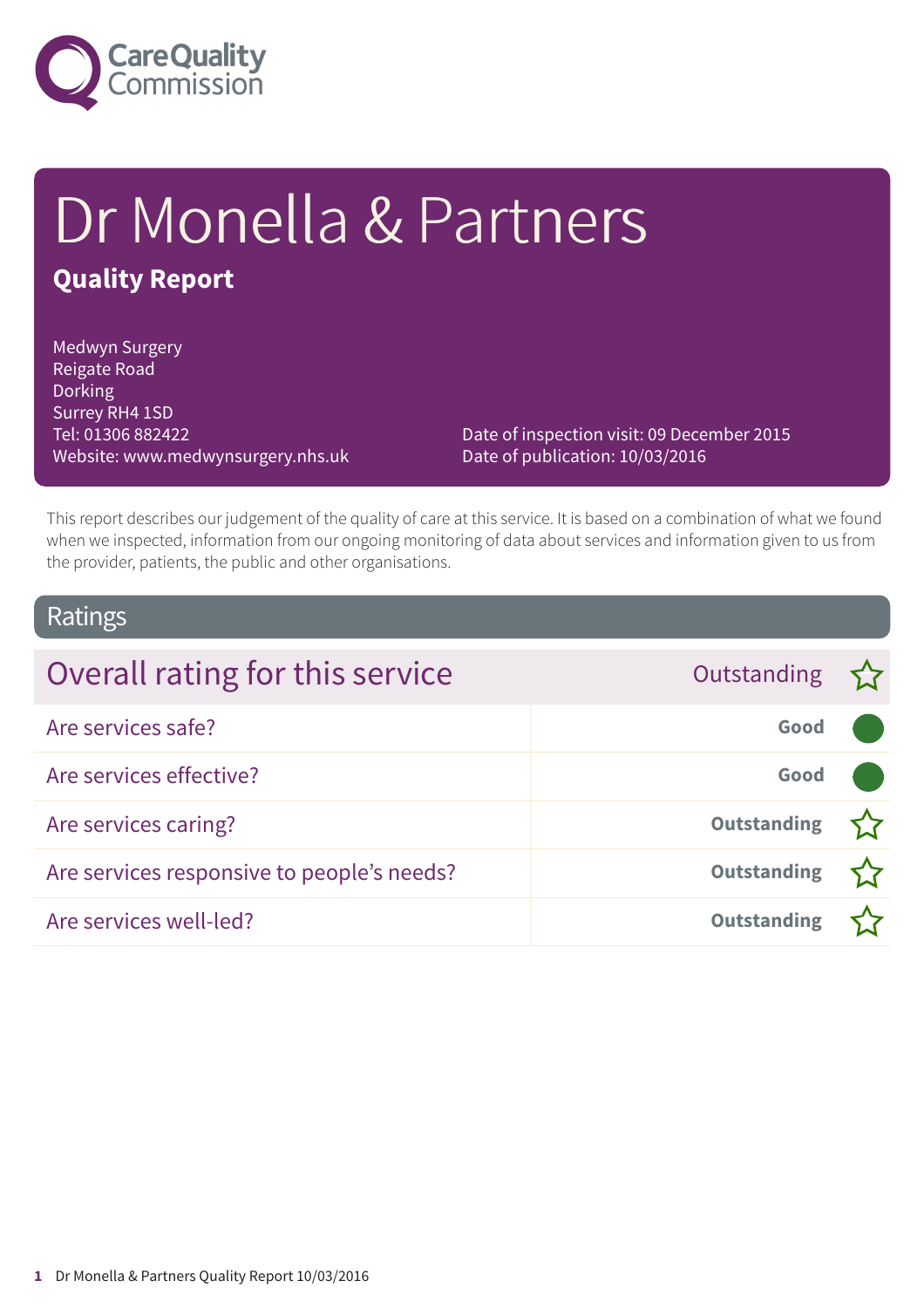### **Contents**

| Summary of this inspection<br>Overall summary<br>The five questions we ask and what we found<br>The six population groups and what we found<br>What people who use the service say<br>Areas for improvement<br>Outstanding practice | Page<br>$\overline{2}$              |                                        |
|-------------------------------------------------------------------------------------------------------------------------------------------------------------------------------------------------------------------------------------|-------------------------------------|----------------------------------------|
|                                                                                                                                                                                                                                     |                                     | $\overline{4}$                         |
|                                                                                                                                                                                                                                     | 8<br>12<br>12                       |                                        |
|                                                                                                                                                                                                                                     |                                     | 12                                     |
|                                                                                                                                                                                                                                     |                                     | Detailed findings from this inspection |
|                                                                                                                                                                                                                                     | Our inspection team                 | 13                                     |
|                                                                                                                                                                                                                                     | Background to Dr Monella & Partners | 13                                     |
| Why we carried out this inspection                                                                                                                                                                                                  | 13                                  |                                        |
| How we carried out this inspection                                                                                                                                                                                                  | 13                                  |                                        |

Detailed findings 15

### Overall summary

### **Letter from the Chief Inspector of General Practice**

We carried out an announced comprehensive inspection at Dr Monella & Partners – Medwyn Surgery on 9 December 2015. Overall the practice is rated as outstanding.

Our key findings across all the areas we inspected were as follows:

- There was an open and transparent approach to safety and an effective system in place for reporting and recording significant events.
- Staff assessed patients' needs and delivered care in line with current evidence based guidance. Staff had the skills, knowledge and experience to deliver effective care and treatment.
- Patients said they were treated with compassion, dignity and respect and they were involved in their care and decisions about their treatment.
- Information about services and how to complain was available and easy to understand.
- Patients said they found it easy to make an appointment with a named GP and that there was continuity of care, with urgent appointments available the same day.
- The practice had good facilities and was well equipped to treat patients and meet their needs.
- There was a clear leadership structure and staff felt supported by management. The practice proactively sought feedback from staff and patients, which it acted on.
- The provider was aware of and complied with the requirements of the Duty of Candour.

We saw several areas of outstanding practice :

The practice was extremely pro-active in supporting the well-being of its patients by engaging with and participating in numerous community support groups. The culture of the practice focused on community engagement and being central to community life. This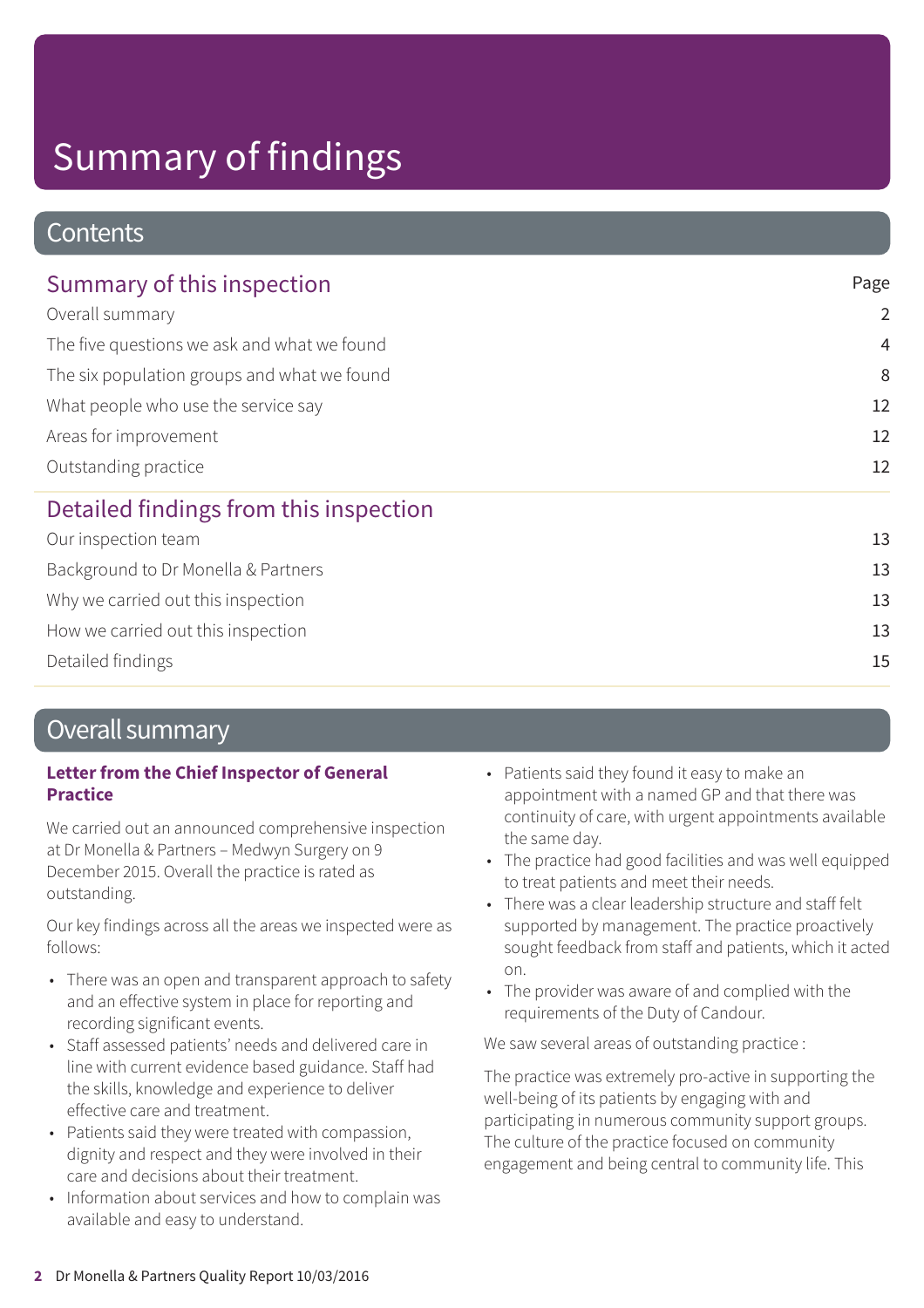culture benefited the emotional and physical well-being of the patients. In addition we noted many individual acts of care, compassion and kindness towards patients, by members of the practice team, often in their own time.

The areas where the provider should make improvements are:

- Establish systems and processes to facilitate the efficient on-going monitoring of staff training and registration with professional bodies.
- Ensure that all formal documents are dated or version controlled and records maintained to facilitate efficient review of such documents.
- Ensure that infection control was addressed as part of the practice induction programme for all staff.
- Establish robust systems and processes to ensure that all necessary and relevant recruitment checks are undertaken for all staff prior to employment.

**Professor Steve Field (CBE FRCP FFPH FRCGP)** Chief Inspector of General Practice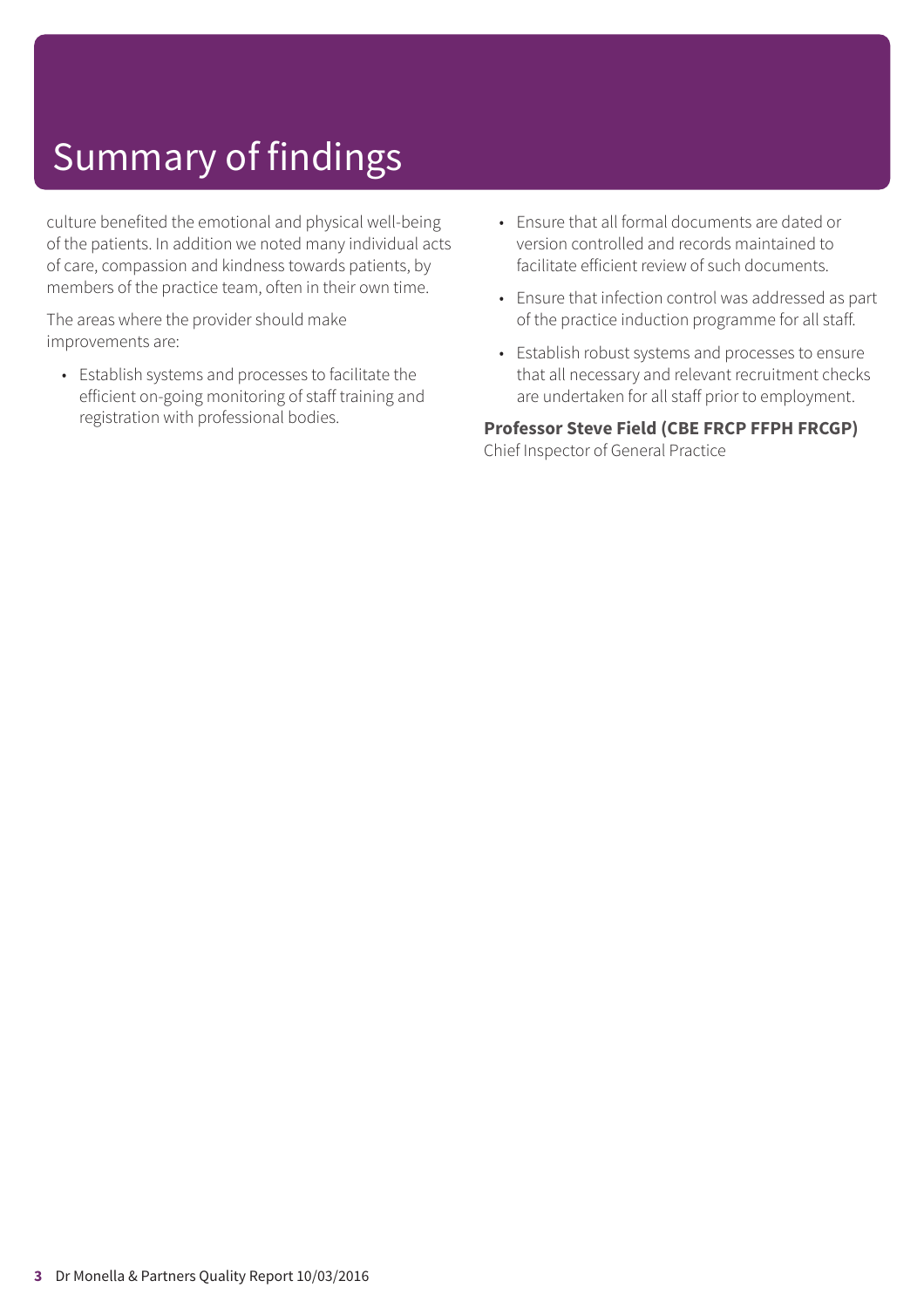### The five questions we ask and what we found

We always ask the following five questions of services.

### **Ar e services safe ?**

The practice is rated as good for providing safe services as there are ar eas wher e it must mak e improvements:

- Ther e was an effective system in plac e for reporting and recording significant events. All staff spoken to demonstrated knowledg e of the process and the out comes of significant events.
- Lessons were shared via meetings or email to ensure that relevant personnel were informed and action was taken to improve saf ety in the practice.
- When ther e wer e unintended or unexpected saf ety incidents, patients received reasonable support, open and truthful information and a written apology. The y wer e told about any actions t o improve processes t o pr event the same thing happening again.
- The practic e had defined and embedded systems, processes and practices in place to keep patients safe and safeguarded from abuse. All staff were in receipt of safeguarding training to the level appropriate for their role and in relation to both adults and children. All staff spoken t o demonstrated knowledg e of the policies and procedures in relation to safeguarding.
- Risks t o patients wer e generally assessed and well managed. However, the systems and processes to address these risks in relation to recruitment and staffing were not always robustly implemented.
- The practice recruitment process included the requirement for a satisfactor y Disclosur e and Barring Servic e (DBS) check in relation to staff carrying out registered activities. Our inspection identified that this had not been followed in relation t o two member s of staff. This was promptly resolved, evidenc e submitted to the inspection team, and the regulations have now been me t. Staff management processes also did not always ensure that continuing registration with the relevant professional bodies was maintained.

### **Ar e services effective ?**

The practic e is rated as good for providing effective services.

• Dat a from the Quality and Out comes F ramework showed patient out comes wer e at or above averag e for the locality and compared t o the national average.

**Good –––**

**Good –––**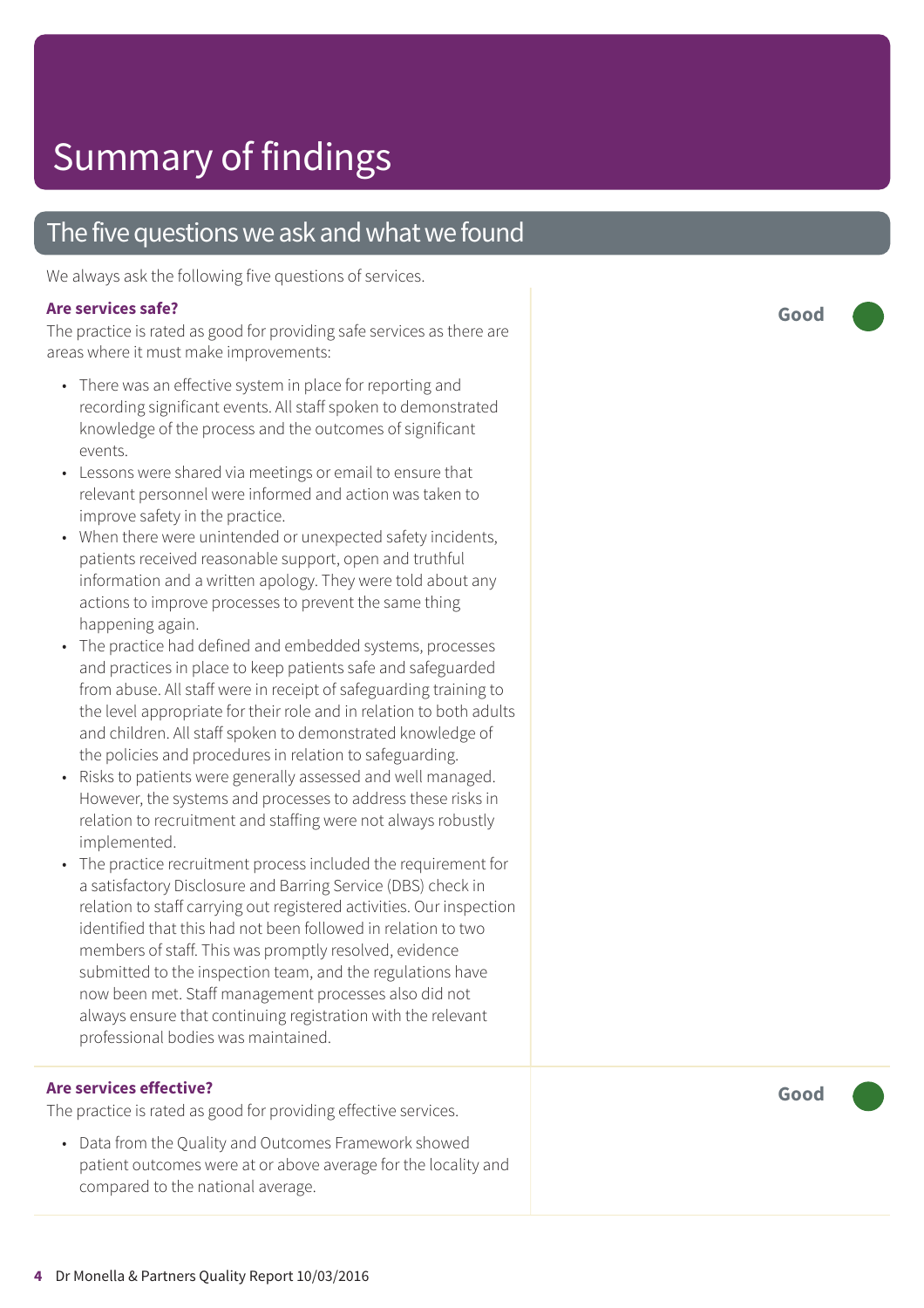- Staff assessed needs and delivered care in line with current evidence based guidance. There was a system in place for clinical and other alerts and guidance to be received by the practice. management team and disseminated to all clinical staff. The relevant clinical lead then took any action or monitoring required.
- Clinical audits demonstrated quality improvement.
- Staff had the skills, knowledge and experience to deliver effective care and treatment. Individual care plans were offered to those patients with long term debilitating conditions.
- There was evidence of appraisals and personal development plans for all staff. Staff we spoke to and data obtained from the staff survey showed that 80% of staff believed that their appraisal helped them to improve, 100% felt that their work was valued and 100% felt that the appraisal system identified learning and development needs.
- Staff worked with multidisciplinary teams to understand and meet the range and complexity of patients' needs.

#### **Are services caring?**

The practice is rated as outstanding for providing caring services.

- Data from the National GP Patient Survey showed patients rated the practice higher than others for almost all aspects of care. 94.8% of patients said that the last GP they saw was good at listening to them compared with the Clinical Commissioning Group (CCG) average of 90.7% and the national average of 88.6%. 91.3% of patients said that they were treated with care and concern compared to the CCG average of 87.5% and the national average of 85.1%.
- Feedback from patients who used the service and those close to them was continually and consistently positive about the care and treatment received. Patients thought that staff went the extra mile and the care received exceeded their expectations. We received 27 comment cards, all of which were overwhelmingly positive about the care, respect and dignity shown to them by all members of the practice team. We spoke to nine patients during the inspection who were all positive about the care and treatment received. We also spoke to a further five patients on the telephone following the inspection at their request. All of their feedback was also very positive.
- We observed a strong patient-centred culture. People's emotional and social needs were seen to be as important as their physical needs.

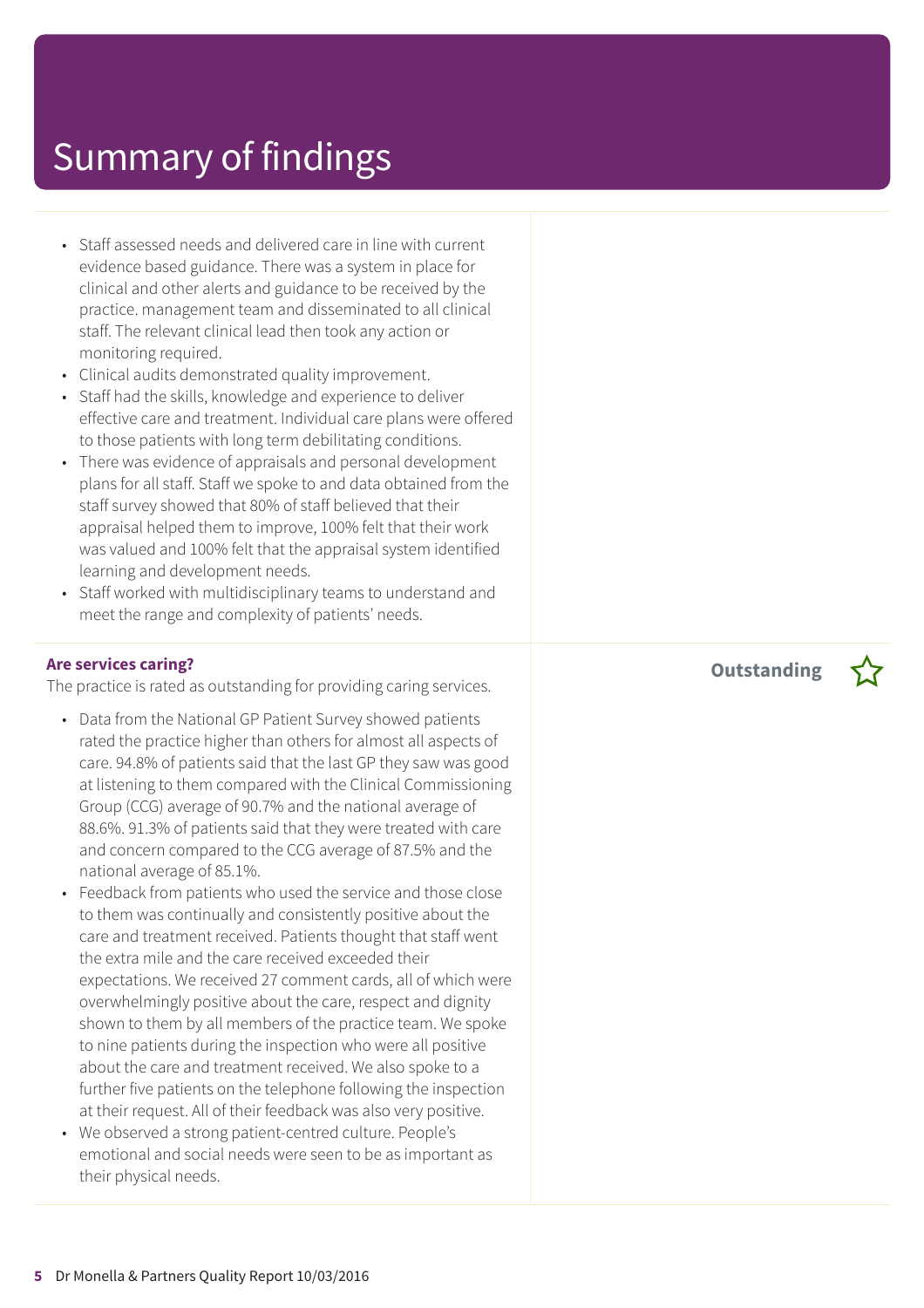The practice had an identified member of the team as a Carer's champion. This member of staff coordinated the registering of carers and provided relevant information and signposting to those patients.

- There were numerous examples of staff members calling in to patients on their way home and in their own time, to deliver medicines or change dressings, when that patient had been unable to attend the surgery.
- One GP regularly visited a site where the homeless congregated to talk to them, discuss their needs and challenges, encourage them to attend the practice and offer medical care.
- Views of external stakeholders were very positive and aligned with our findings.

#### **Are services responsive to people's needs?**

The practice is rated as outstanding for providing responsive services.

- Practice staff reviewed the needs of its local population and engaged with the NHS England Area Team and Clinical Commissioning Group (CCG) to secure improvements to services where these were identified. Partners attended CCG meetings in rotation and then cascaded information to other clinicians at the following partners meeting. Dorking Healthcare, a group of local GPs, was set up to reduce referral waiting times.
- Patients said they found it easy to make an appointment with a named GP and there was continuity of care. Routine appointments were available up to four weeks in advance. Telephone appointments where appropriate, double appointments, commuter appointments and same day urgent appointments were also available.
- The practice had good facilities and was well equipped to treat patients and meet their needs. The practice was co-located with a number of other independent health services which benefited patients and enabled efficient close liaison between those services.
- Information about how to complain was available and easy to understand and evidence showed the practice responded quickly to issues raised. Learning from complaints was shared with staff and other stakeholders.
- We saw numerous examples of the practice referring to and engaging with, relevant community organisations to benefit both the physical and emotional health of the patients.

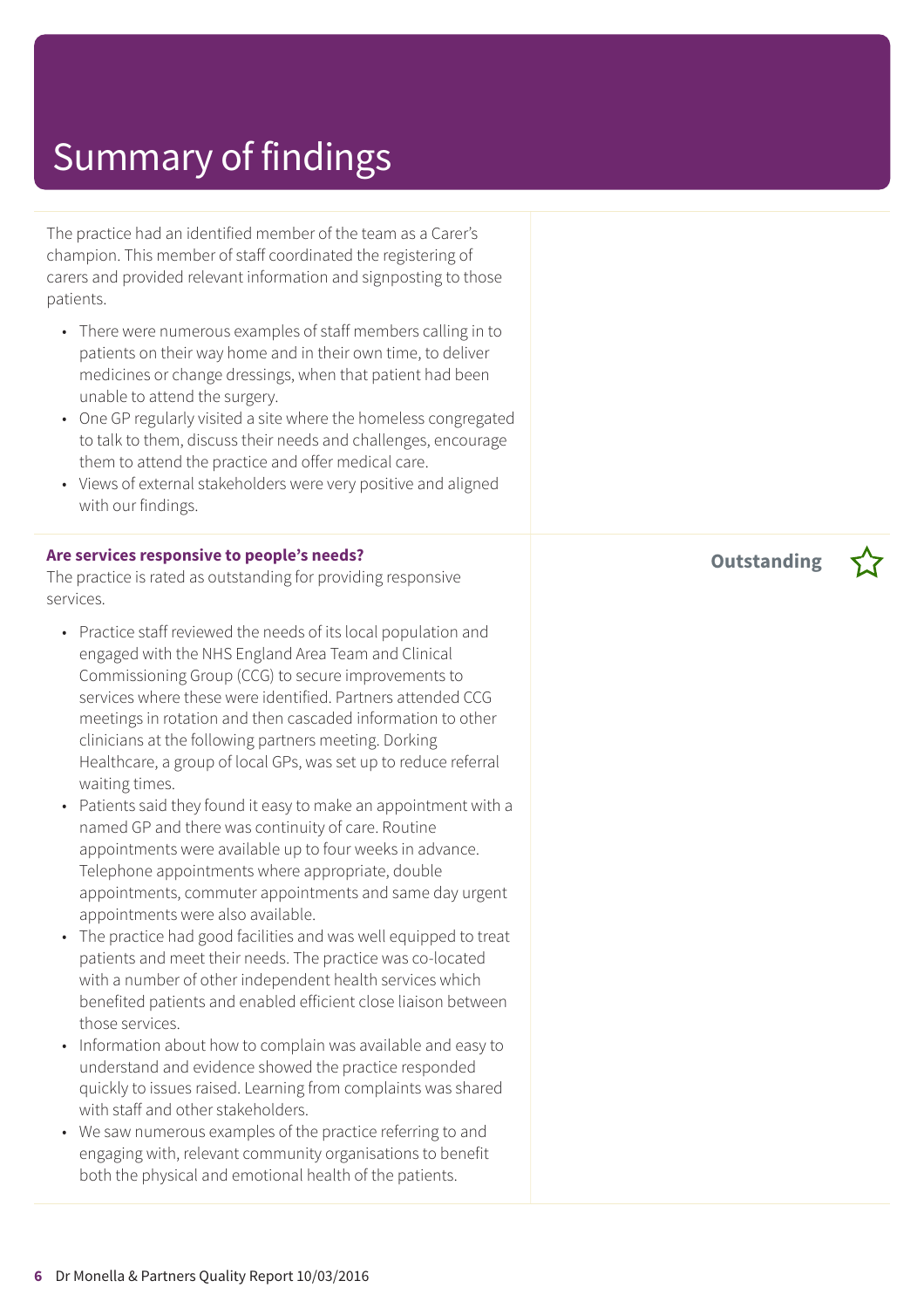#### **Are services well-led?**

The practice is rated as outstanding for being well-led.

- The Partners at the practice recognised that without strong leadership, they would be unable to deliver the quality of care to which they aspired.
- There was a clear, strong leadership structure and staff felt very supported by management.
- There were a number of approaches to ensure staff were supported and felt valued. The practice had a mentorship programme, held staff meetings and surveys, had initiated a 'Going the Extra Mile' monthly staff award and various social team building activities.
- The practice had a clear vision and strategy to deliver high quality care and promote good outcomes for patients. Staff were clear about the vision and their responsibilities in relation to this.
- The practice had a number of policies and procedures to govern activity and held regular governance meetings.
- There was an overarching governance framework which supported the delivery of the strategy and good quality care. This included arrangements to monitor and improve quality and identify risk.
- The provider was aware of and complied with the requirements of the Duty of Candour. The partners encouraged a culture of openness and honesty. The practice had systems in place for knowing about notifiable safety incidents and ensured this information was shared with staff to ensure appropriate action was taken.

The practice proactively sought feedback from staff and patients, which it acted on.

- The practice was supported by the 'Friends of Medwyn'. This group of patients had been actively supporting patients and the practice for more than 11 years.
- The Friends of Medwyn were complimented by a Virtual Patient Reference Group that enabled the working population and others to actively participate. Overall membership of both groups stood at 193.
- There was a strong focus on continuous learning, training and improvement at all levels. Staff were in receipt of annual appraisals.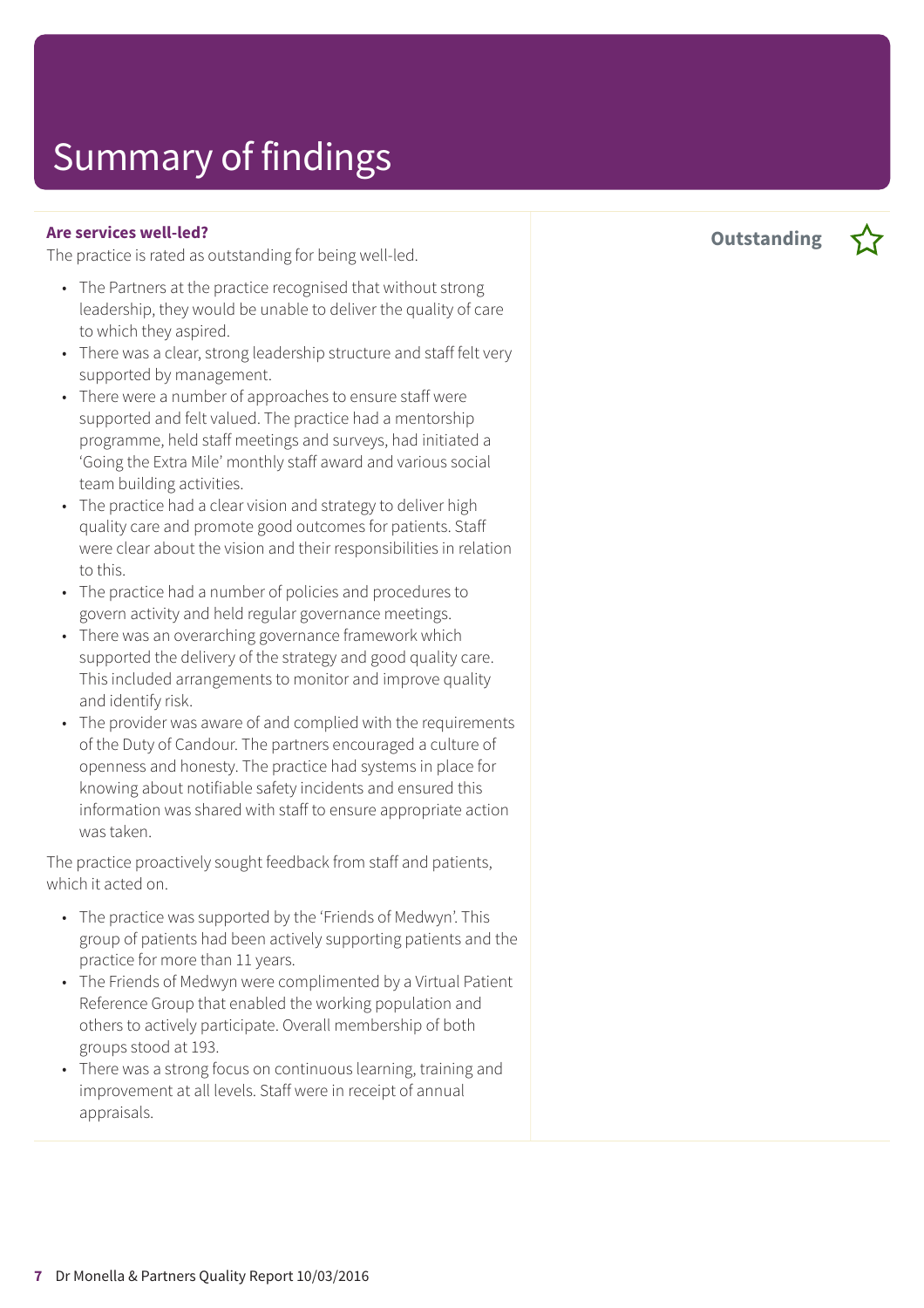### The six population groups and what we found

We always inspect the quality of care for these six population groups.

#### **Older people**

The practice is rated as outstanding for the care of older people.

- All patients falling within this population group had a named GP. There was a GP lead for older people within the practice.
- GPs attended meetings in local care homes and associated social events in their own time.
- Patients with long-term conditions, subject to end of life care or vulnerable due to a variety of circumstances were in receipt of a care plan which was reviewed regularly
- There were raised chairs in the waiting areas for the comfort of older or immobile patients
- The practice engaged with a community organisation focussed on providing physical and mental activities and learning for older people. Members of this group were invited to practice meetings to educate GPs in relation to what they could offer older people and patients were pro-actively encouraged to join.
- The practice engaged with the Community Garden Project, a social horticultural project for those experiencing isolation, bereavement or recovery from psychological or physical ill health. A member of the practice staff volunteered at this project and patients were actively referred.
- The practice engaged with an organisation designed to support patients and families following a Stroke. This group was set up by a patient and his or her family to deliver arts, crafts, excursions and other activities for members. Patients were referred to this group for support following a Stroke.
- The practice was responsive to the needs of older people, and offered home visits and urgent appointments for those with enhanced needs.

#### **People with long term conditions**

The practice is rated as outstanding for the care of people with long-term conditions.

- Nursing staff were trained and had lead roles in chronic disease management and patients at risk of hospital admission were identified as a priority.
- One GP at the practice had a special interest in diabetes
- Performance data showed that the practice generally performed well in relation to diabetes indicators. The percentage of patients on the diabetes register, with a record of a foot examination and risk classification within the preceding

**Outstanding –**



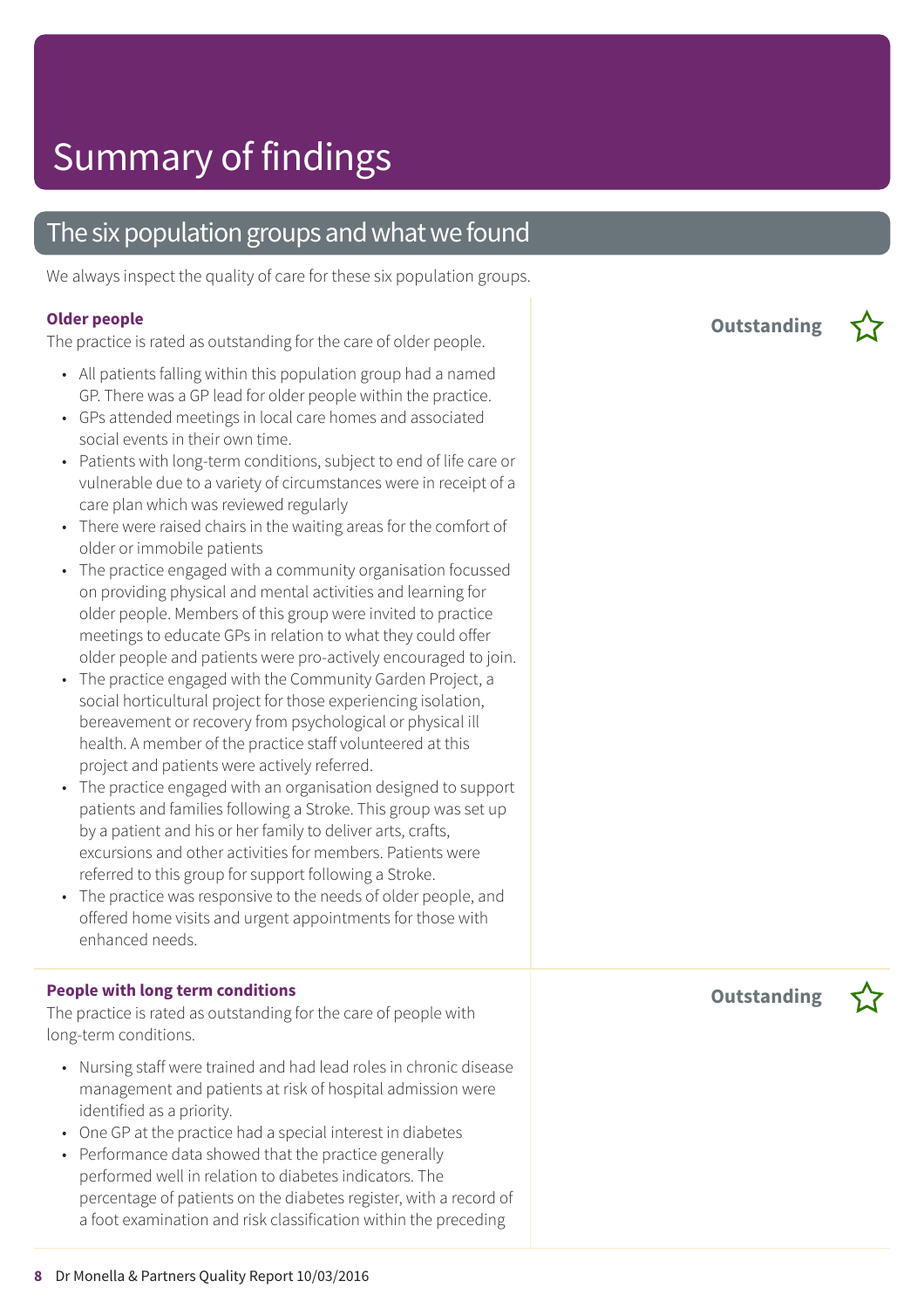12 months was 93.13% compared to the CCG average of 88.3%.(01/04/2014 to 31/03/2015) The percentage of patients with diabetes, on the register, who have had influenza immunisation in the preceding 1 August to 31 March (01/04/ 2014 to 31/03/2015)

- Longer appointments and home visits were available when needed.
- All these patients had a named GP and a structured annual review to check their health and medicines needs were being met. For those patients with the most complex needs, the named GP worked with relevant health and care professionals to deliver a multidisciplinary package of care.

### **Families, children and young people**

The practice is rated as outstanding for the care of families, children and young people.

- Antenatal clinics were held twice weekly, as part of the shared care programme.
- Family planning clinics were available with specialist nurses.
- The practice held baby clinics and met with the Health Visiting team on a monthly basis.
- The practice was proactive in identifying and supporting young carers.
- There were systems in place to identify and follow up children living in disadvantaged circumstances and who were at risk, for example, children and young people who had a high number of Accident and Emergency attendances.
- Patients told us that children and young people were treated in an age-appropriate way and were recognised as individuals, and we saw evidence to confirm this.
- The percentage of women aged 24-64 whose notes recorded that a cervical screening test had been performed in the preceding five years was 81.43% compared to the CCG average of 81.83%. 01/04/2014 to 31/03/2015)
- Appointments were available outside of school hours and the premises were suitable for children and babies.
- We saw positive examples of joint working with midwives, health visitors and school nurses.

### **Working age people (including those recently retired and students)**

The practice is rated as outstanding for the care of working age people.

**Outstanding –**



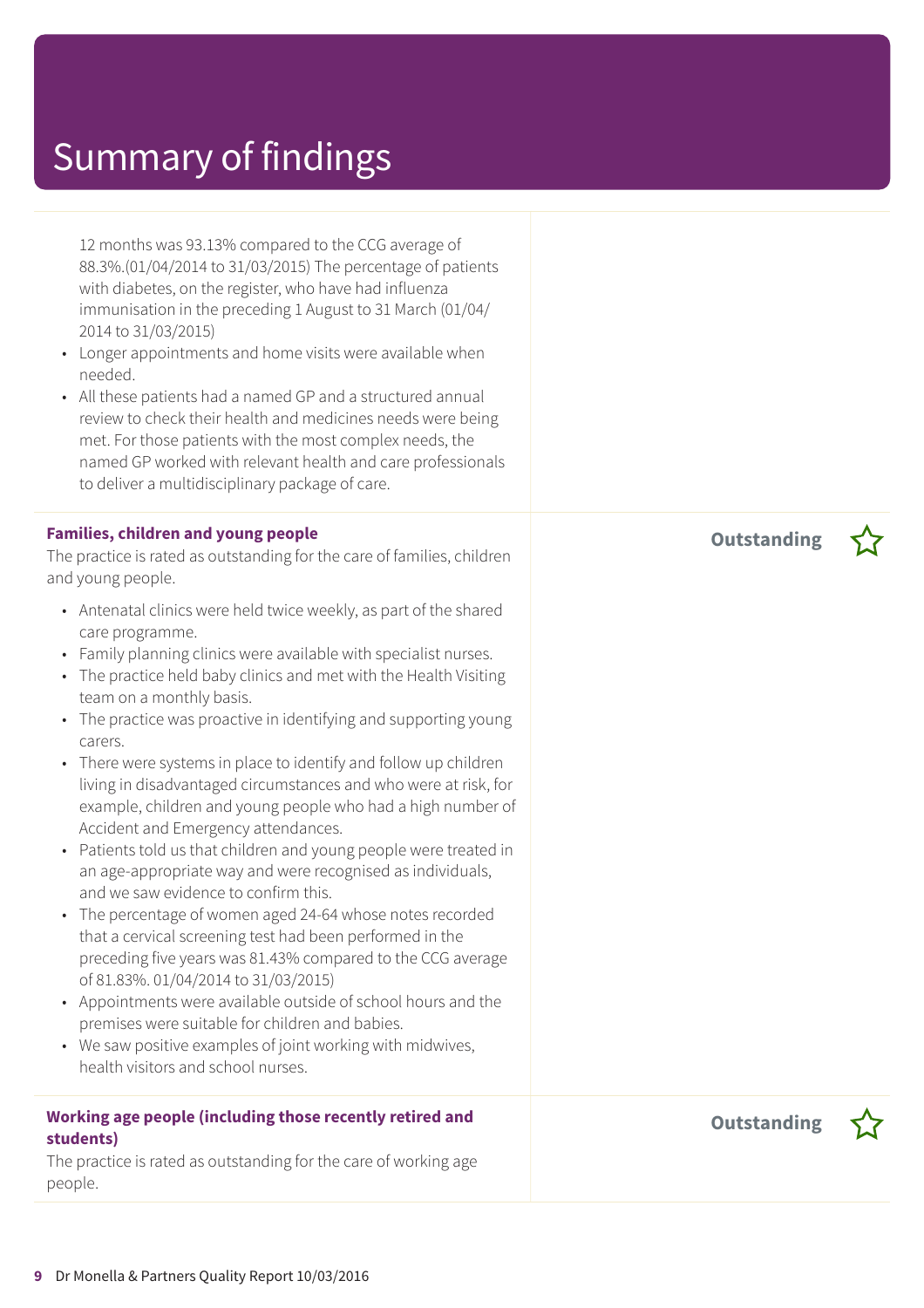- The needs of the working age population, those recently retired and students had been identified and the practice had adjusted the services it offered to ensure these were accessible, flexible and offered continuity of care.
- Late night surgeries (commuter appointments) were offered twice weekly.
- The practice operated an open-list policy to allow patients working but not living locally to register.
- The practice was proactive in offering online services as well as a full range of health promotion and screening that reflected the needs for this age group.
- The practice had also provided Saturday Flu Clinics to meet the needs of this population group.
- A Virtual Patient Reference Group (VPRG) was in place, which complimented the Friends of Medwyn and facilitated patient engagement with this population group.

#### **People whose circumstances may make them vulnerable**

The practice is rated as outstanding for the care of vulnerable people.

- The practice engaged with many community organisations in order to meet the patient's emotional and social needs.
- The practice had a system in place to register patients who were homeless. Staff informed us that it was the only practice locally to offer this service. One of the GPs regularly visited a local site where homeless persons gathered to talk and encourage them to come forward for health checks and care.
- Foodbank The practice was a hub for the Dorking Food bank. The GPs had been allocated vouchers to give to patients of the practice they identified as being in crisis. The vouchers could be exchanged for three days of emergency food from the bank.
- The practice offered an Interpreter service for those patients who required assistance. The practice also offered a hearing loop to assist the hard of hearing.
- Vulnerable patients were identifiable via prompts on the computer system enabling staff to make appropriate adjustments to meet each individual patient's needs.
- Longer appointments were automatically offered to those patients with complex needs or vulnerabilities.
- Staff knew how to recognise signs of abuse in vulnerable adults and children. Staff were aware of their responsibilities regarding information sharing, documentation of safeguarding concerns and how to contact relevant agencies in normal working hours and out of hours.

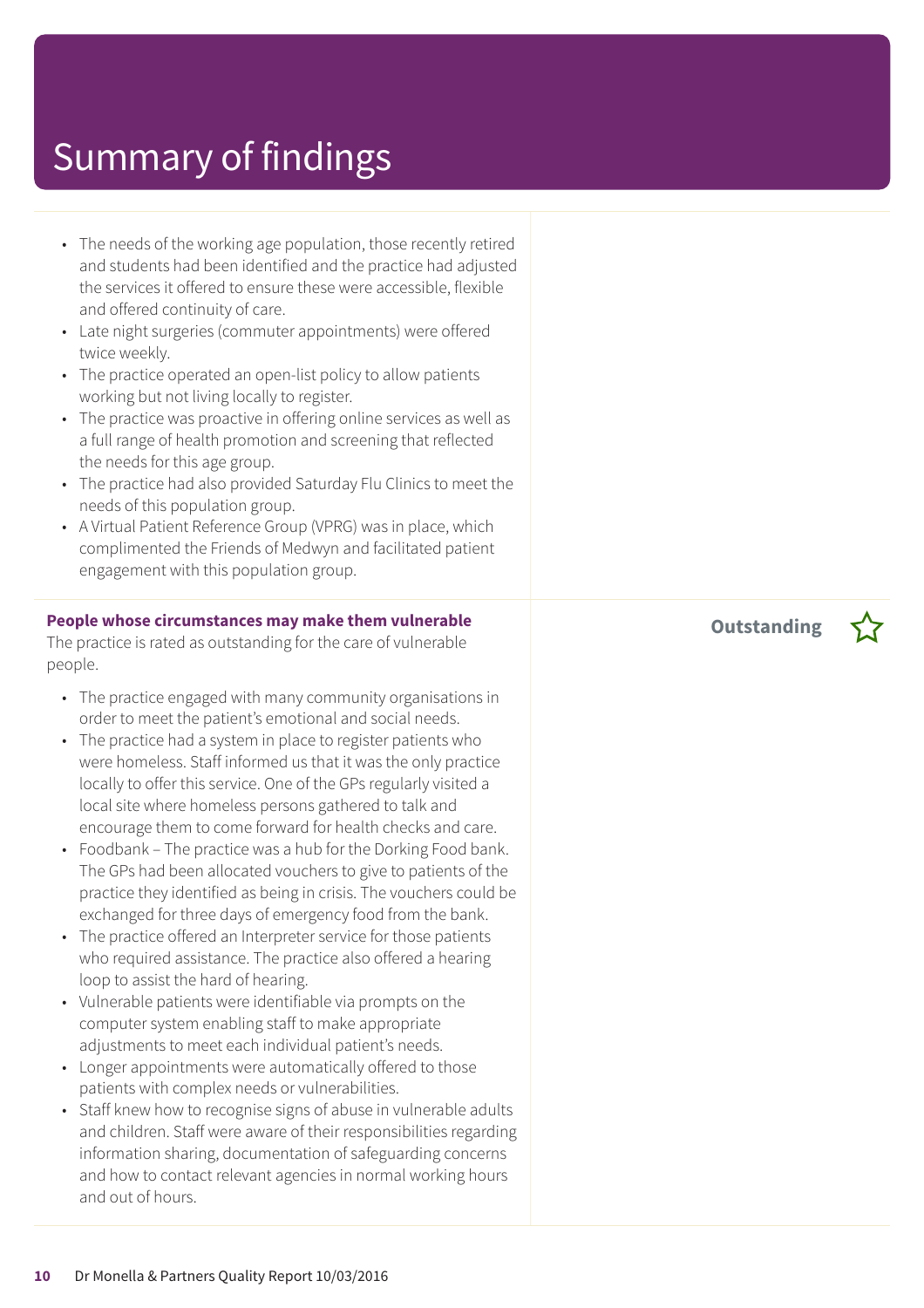#### **People experiencing poor mental health (including people with dementia)**

The practice is rated as outstanding for the care of people experiencing poor mental health.

- The percentage of patients diagnosed with schizophrenia, bipolar affective disorder and other psychoses whose alcohol consumption had been recorded in the preceding 12 months was 94.64% compared to the national average of 89.55%
- 94.55% of patients with schizophrenia, bipolar affective disorder and other psychoses had had a comprehensive, agreed care plan documented in the preceding 12 months (01/ 04/2014 to 31/03/2015) compared to the national average of 88.47%.
- The practice regularly worked with multi-disciplinary teams in the case management of people experiencing poor mental health, including those with dementia.
- The practice offered care to residents of a local residential mental health care facility. Residents were automatically provided with double time appointments to meet their needs.
- The practice supported a local mental health project called 'Art Matters', by showing the work of its members on the practice premises.
- The practice had told patients experiencing poor mental health about how to access various support groups and voluntary organisations.
- The practice had a system in place to follow up patients who had attended accident and emergency where they may have been experiencing poor mental health.
- Staff had a good understanding of how to support patients with mental health needs and dementia.
- The practice supported a locally based parent support group for parents of children on the autistic spectrum.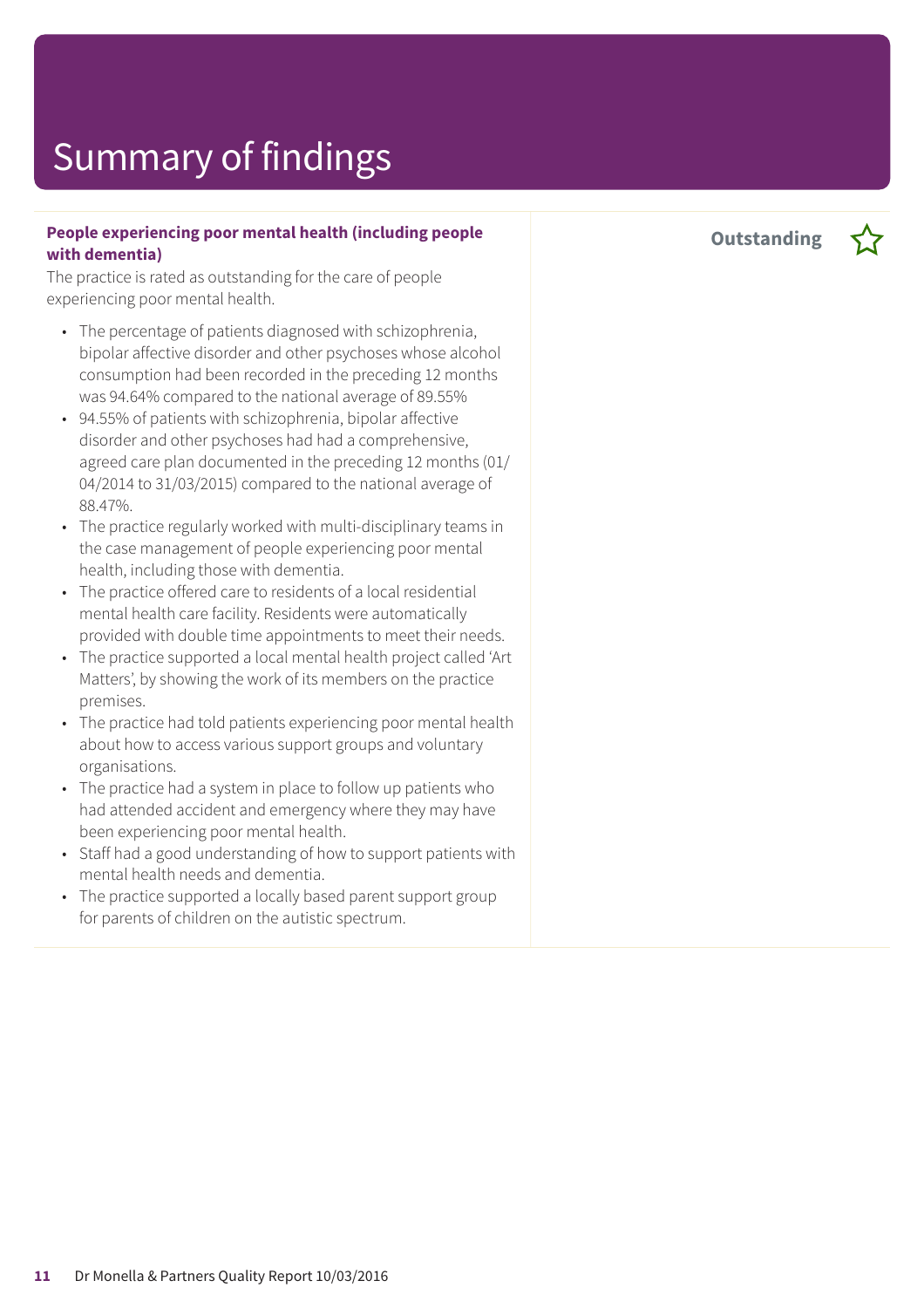### What people who use the service say

We reviewed the national GP patient survey results published on 2 July 2015. The results showed the practice was performing in line with local and national averages. 305 survey forms were distributed and 110 were returned. This represented a 36.1% response rate and 1.07% of the total number of patients registered.

- 83.9% found it easy to get through to this surgery by phone compared to a Clinical Commissioning Group (CCG) average of 67.5% and a national average of 73.3%.
- 84.2% were able to get an appointment to see or speak to someone the last time they tried (CCG average 85.6%, national average 85.2%).
- 85.9% described the overall experience of their GP surgery as fairly good or very good (CCG average 85.2%, national average 84.8%).
- 83.7% said they would definitely or probably recommend their GP surgery to someone who has just moved to the local area (CCG average 79.3%, national average 77.5%).

As part of our inspection we also asked for CQC comment cards to be completed by patients prior to our inspection. We received 27 comment cards which were all extremely positive about the standard of care received. Many patients stated that they couldn't speak more highly about the care and support received from this practice. We spoke to a further five patients on the telephone following the inspection. Their details had been supplied to us at their request and with their consent. The feedback from these patients was also extremely positive and many described the care and treatment received at the practice as being caring, helpful and understanding.

We spoke with nine patients during the inspection. All nine patients said they were happy with the care they received and thought staff were approachable, committed and caring. The practice received a total of 57 Friends and Family Test forms between June and November 2015. Of those 49 stated that they were extremely likely to recommend the practice to others and eight stated that they were likely to recommend the practice to others.

### Areas forimprovement

#### **Action the service SHOULD take to improve**

- Establish systems and processes to facilitate the efficient on-going monitoring of staff training and registration with professional bodies.
- Ensure that all formal documents are dated or version controlled and records maintained to facilitate efficient review of such documents.

### • Ensure that infection control was addressed as part of the practice induction programme for all staff.

• Establish robust systems and processes to ensure that all necessary and relevant recruitment checks are undertaken for all staff prior to employment.

### **Outstanding practice**

The practice was extremely pro-active in supporting the well-being of its patients by engaging with and participating in numerous community support groups. The culture of the practice focused on community engagement and being central to community life. This

culture benefited the emotional and physical well-being of the patients. In addition we noted many individual acts of care, compassion and kindness towards patients, by members of the practice team, often in their own time.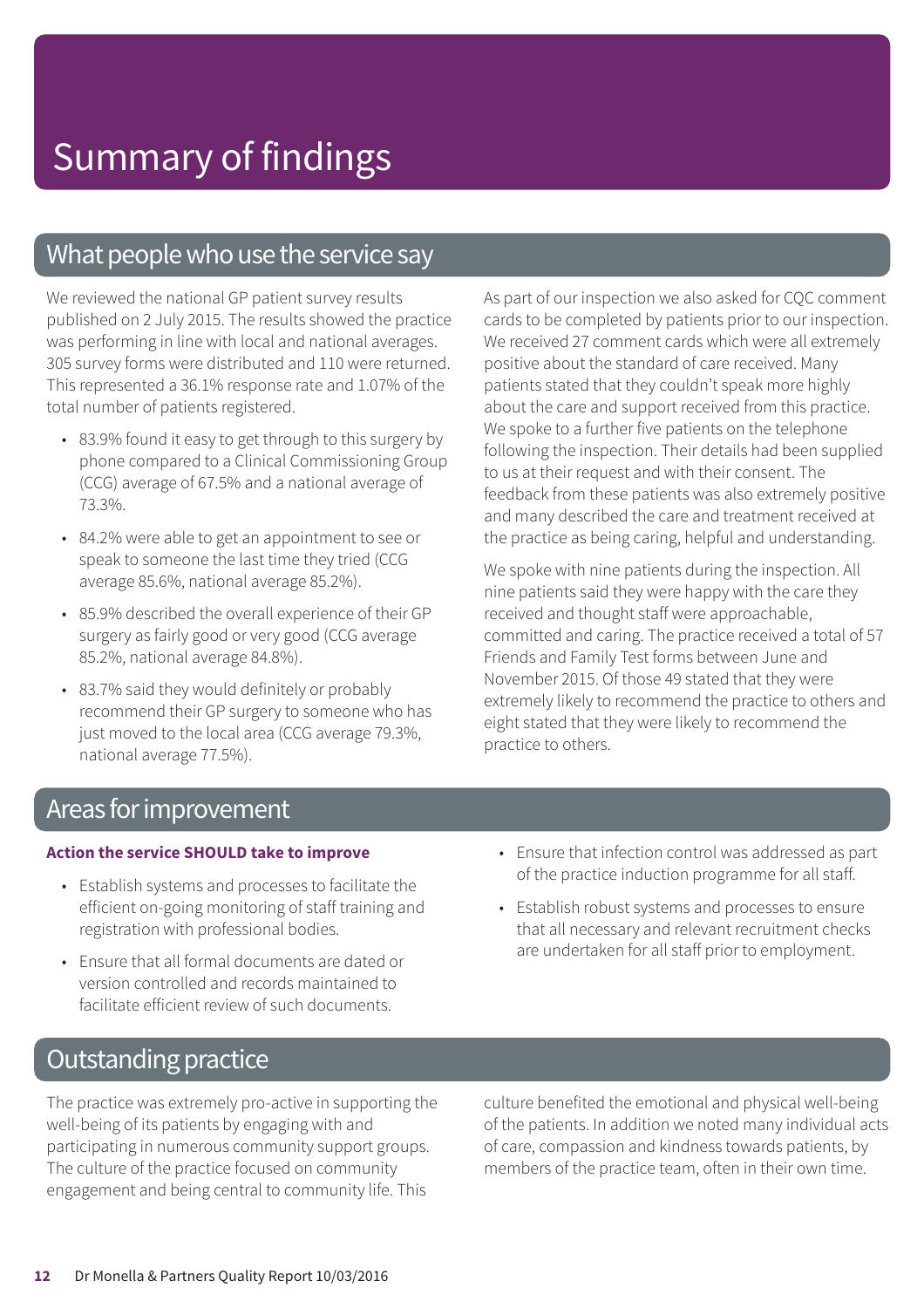

# Dr Monella & Partners **Detailed findings**

### Our inspection team

### **Our inspection team was led by:**

Our inspection team was led by a CQC Lead Inspector**.** The team included a GP specialist adviser, a second CQC inspector, a practice nurse specialist adviser and a practice manager specialist adviser.

### Background to Dr Monella & Partners

Dr Monella & Partners- Medwyn Surgery is located in a residential area on the outskirts of Dorking. There are 10,197 patients on the practice list and the majority of patients are of white British background.

The population distribution as recorded by Public Health England indicates a high working population. Dorking is situated in prime commuter belt.

The practice is a training practice. The training is managed by a GP Training Lead and there are two GP registrars at the practice. The practice also hosts up to 10 attachments of medical students per year from St Georges Medical School as well as Paramedic Practitioners from South East Coast Ambulance Service.

There are a total of five GP partners (three male and two female).

There are four Practice Nurses (PN) and three Health Care Assistants (HCA) based at the surgery. Support staff consists of a Practice Business Manager, Reception Manager, reception and administration teams.

The practice is open from 8am to 6.30pm Monday to Friday with extended hours on a Tuesday and Wednesday to 8pm. Patients requiring a GP outside of normal working hours are advised to contact the NHS GP out of hour's service via 111.

The practice has a Personal Medical Service (PMS) contract and also offers enhanced services.

### Why we carried out this inspection

We inspected this service as part of our new comprehensive inspection programme.

We carried out a comprehensive inspection of this service under Section 60 of the Health and Social Care Act 2008 as part of our regulatory functions. The inspection was planned to check whether the provider is meeting the legal requirements and regulations associated with the Health and Social Care Act 2008, to look at the overall quality of the service, and to provide a rating for the service under the Care Act 2014.

### How we carried out this inspection

Before visiting, we reviewed a range of information we hold about the practice and asked other organisations to share what they knew. We carried out an announced visit on 9 December 2015. During our visit we:

- Spoke with a range of staff, including GPs, Nurses, Management and administration staff. We also spoke with patients who used the service.
- Observed how patients were being cared for and talked with carers and/or family members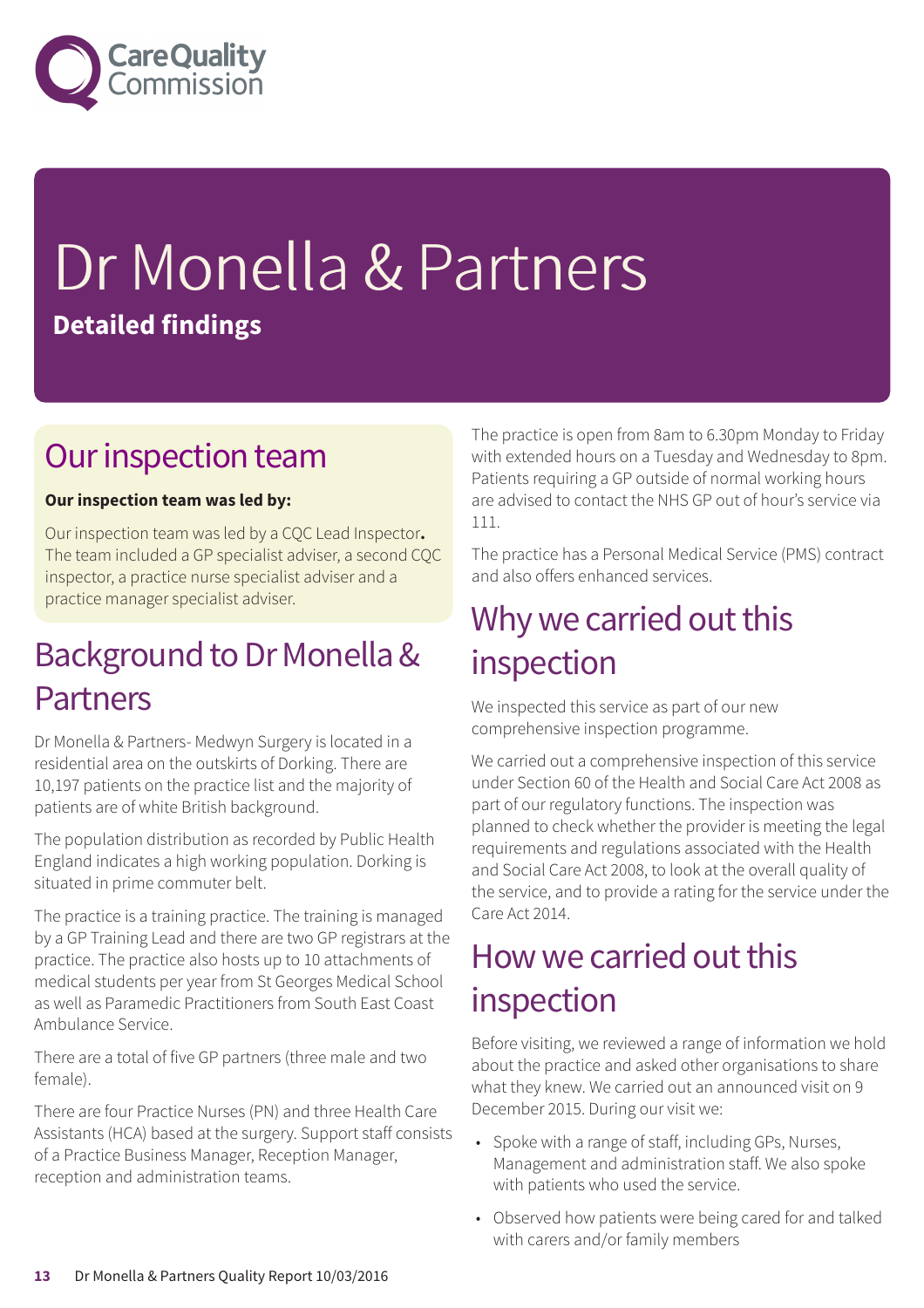# Detailed findings

- Reviewed an anonymised sample of the personal care or treatment records of patients.
- Reviewed comment cards where patients and members of the public shared their views and experiences of the service.'

To get to the heart of patients' experiences of care and treatment, we always ask the following five questions:

- $\cdot$  Is it safe?
- Is it effective?
- Is it caring?
- Is it responsive to people's needs?
- Is it well-led?

We also looked at how well services were provided for specific groups of people and what good care looked like for them. The population groups are:

- Older people
- People with long-term conditions
- Families, children and young people
- Working age people (including those recently retired and students)
- People whose circumstances may make them vulnerable
- People experiencing poor mental health (including people with dementia)

Please note that when referring to information throughout this report, for example any reference to the Quality and Outcomes Framework data, this relates to the most recent information available to the CQC at that time. (01/04/2014-31/03/2015)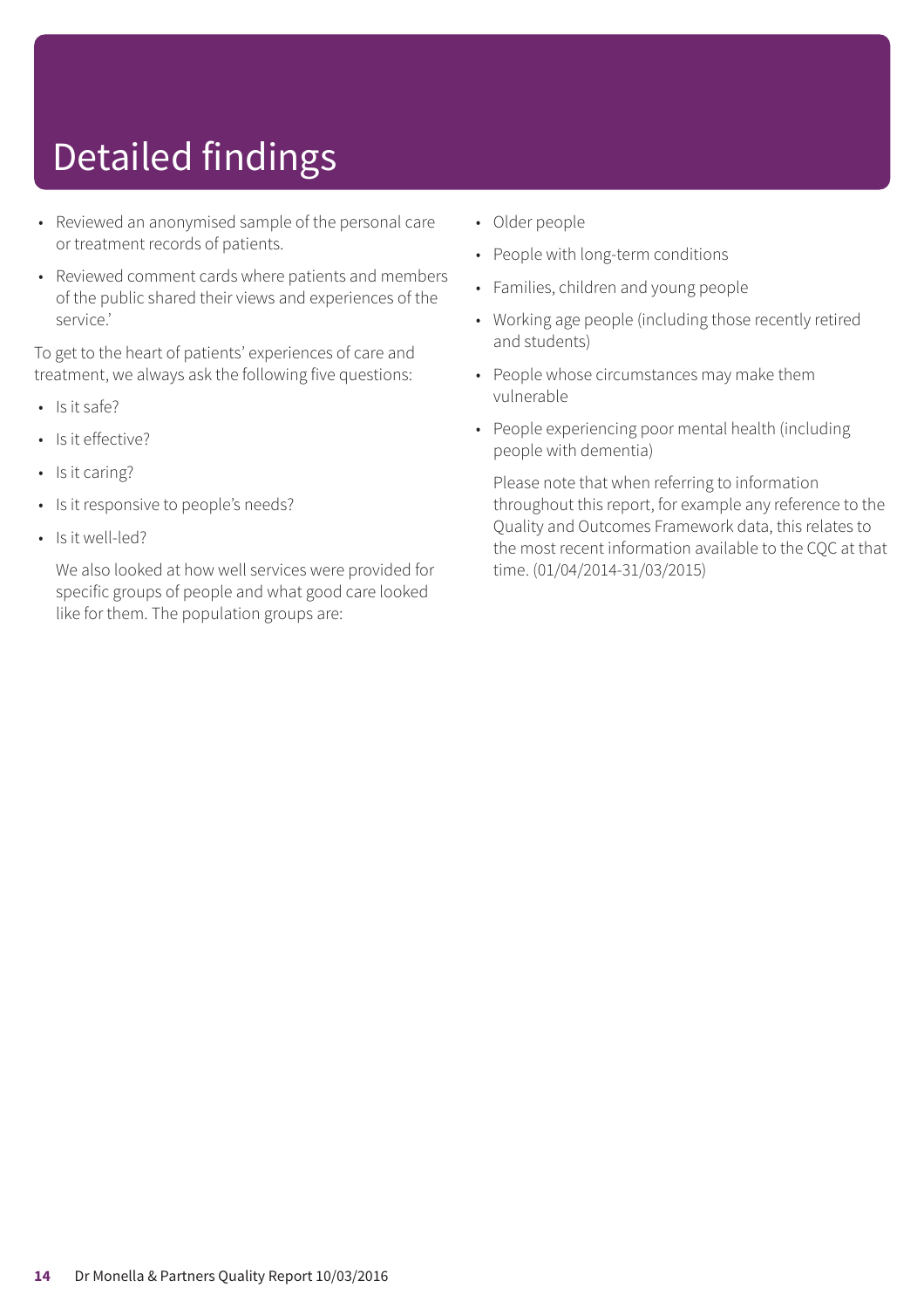# Are services safe?

## **Our findings**

### **Safe track record and learning**

There was a system in place for reporting and recording significant events.

• There was an effective system in place for reporting and recording significant events. All staff spoken to demonstrated knowledge of the process and the outcomes of significant events. Lessons were shared via meetings or email to ensure that relevant personnel were informed and action was taken to improve safety in the practice. When there were unintended or unexpected safety incidents, patients received reasonable support, open and truthful information and a written apology. They were told about any actions to improve processes to prevent the same thing happening again. The practice carried out a thorough analysis of significant events. One example was a training need identified when audiology equipment was set up incorrectly, resulting in the audiogram procedure failing and significant delay to patients and clinicians. Further training to relevant staff was delivered and no further problems have been identified.

#### **Overview of safety systems and processes**

The practice had clearly defined and embedded systems, processes and practices in place to keep patients safe and safeguarded from abuse, which included:

• Arrangements were in place to safeguard children and vulnerable adults from abuse that reflected relevant legislation and local requirements and policies were accessible to all staff. The policies clearly outlined who to contact for further guidance if staff had concerns about a patient's welfare. There was a lead GP for safeguarding. The GPs attended safeguarding meetings when possible and always provided reports where necessary for other agencies. Staff we spoke to demonstrated clear knowledge and understanding of their responsibilities and all had received training relevant to their role. GPs were all trained to Safeguarding level 3 in relation to children. One example of this was when a member of the reception team reported concerns about the behaviour of a patient towards their young child. This resulted in a referral to the Health Visitor and identification of the neglect of that child.

- A notice in the waiting room advised patients that chaperones were available if required. All staff who acted as chaperones were trained for the role and had received a Disclosure and Barring Service check (DBS check). (DBS checks identify whether a person has a criminal record or is on an official list of people barred from working in roles where they may have contact with children or adults who may be vulnerable). Staff we spoke demonstrated knowledge of chaperoning, including the purpose of chaperoning and correct positioning during the examination process.
- The practice maintained appropriate standards of cleanliness and hygiene. Personal Protection Equipment (PPE) was provided as appropriate and clinical waste was managed in line with Health and Safety guidance. We observed the premises to be clean and tidy. The practice nurse was the infection control clinical lead who liaised with the local infection prevention teams to keep up to date with best practice. There was an infection control protocol in place. We saw evidence of infection control training for staff although the training records were not always dated. Some of the staff we spoke to stated that infection control was not incorporated into the induction programme. Annual infection control audits were undertaken.
- The arrangements for managing medicines, including emergency medicines and vaccines, in the practice kept patients safe (including obtaining, prescribing, recording, handling, storing and security). The practice carried out regular medicines audits, with the support of the local Clinical Commissioning Group (CCG) pharmacy teams, to ensure prescribing was in line with best practice guidelines for safe prescribing. Prescription pads were securely stored and there were extensive auditing processes in place to monitor their use.
- Patient Group Directions (PGD) had been adopted by the practice to allow nurses to administer medicines in line with legislation. Health Care Assistants had received training and confirmed to be competent to administer vaccines under Patient Specific Directions.
- All patients in receipt of high risk medicines were flagged on the computer system for the reference of all staff. A monthly audit of these patients was conducted to ensure that relevant blood tests had been taken and results logged on to the patient management system. Any patient in this group who was identified as not having attended for a blood test was referred to the GP for further assessment/action.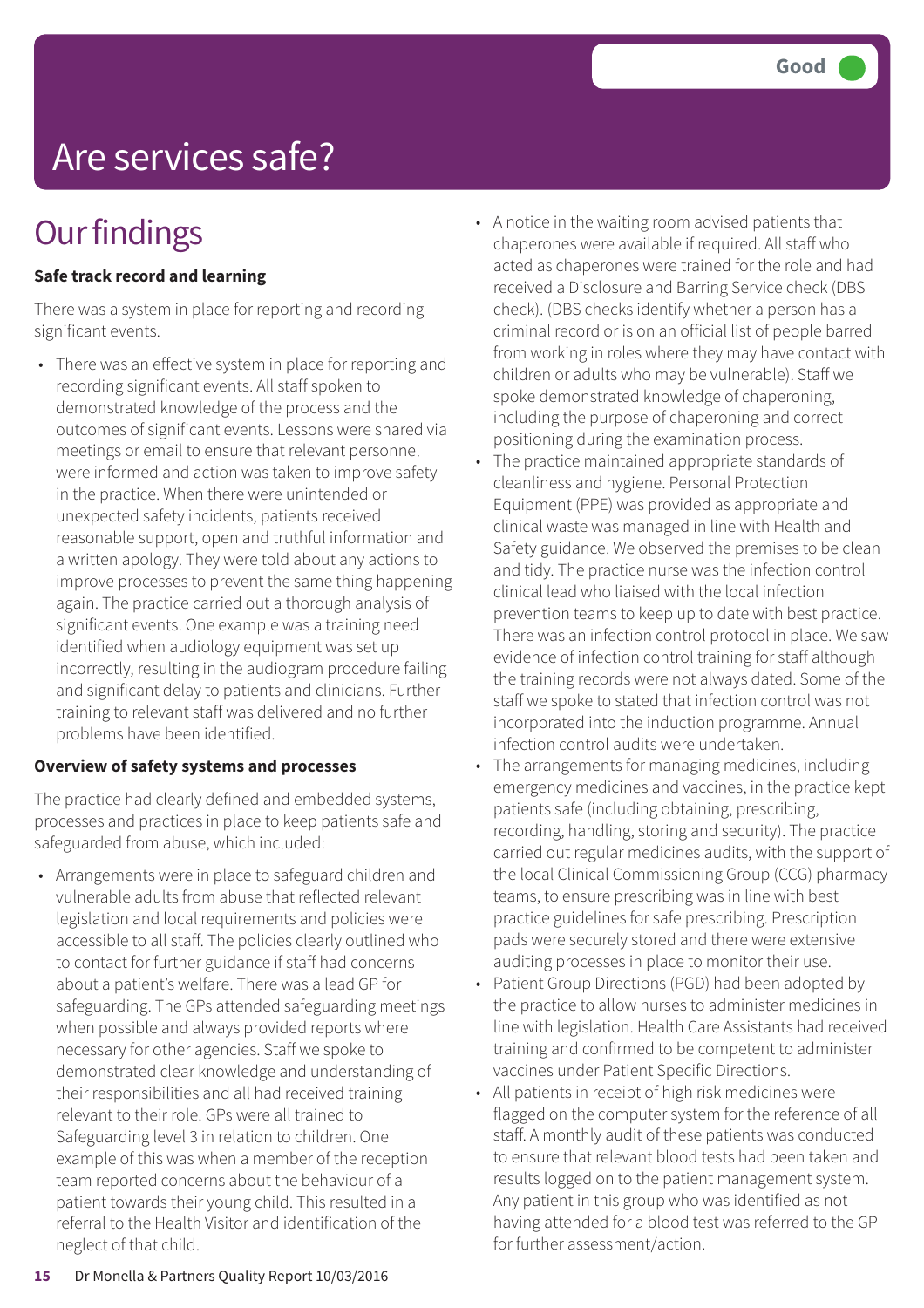### Are services safe?

- We reviewed personnel files and found that appropriate Disclosure and Barring Service (DBS) checks had been undertaken for the vast majority of relevant staff. However, checks were absent for two members of staff. This situation was promptly addressed by the management team and evidence submitted to the inspection team. All regulations in this respect have been met.
- There was no formal system in place to ensure that an up to date record was maintained of nursing staff in relation to registration with the relevant professional nursing body. The register was checked during the inspection and all nursing staff were confirmed to be correctly registered.

#### **Monitoring risks to patients**

Risks to patients were assessed and well managed.

• There were procedures in place for monitoring and managing risks to patient and staff safety. There was a health and safety policy available with a poster in the reception office which identified local health and safety representatives. The practice had up to date fire risk assessments and carried out regular fire drills. All electrical equipment was checked to ensure the equipment was safe to use and clinical equipment was checked to ensure it was working properly. The practice had a variety of other risk assessments in place to monitor safety of the premises such as control of substances hazardous to health and infection control and legionella (Legionella is a bacterium which can contaminate water systems in buildings).

• Arrangements were in place for planning and monitoring the number of staff and mix of staff needed to meet patients' needs. There was a rota system in place for all the different staffing groups to ensure that enough staff were on duty.

#### **Arrangements to deal with emergencies and major incidents**

The practice had adequate arrangements in place to respond to emergencies and major incidents.

- There was an instant messaging system on the computers in all the consultation and treatment rooms which alerted staff to any emergency.
- All staff received annual basic life support training and there were emergency medicines available in the treatment room.
- The practice had a defibrillator available on the premises and oxygen with adult and children's masks. A first aid kit and accident book was available.
- Emergency medicines were easily accessible to staff in a secure area of the practice and all staff knew of their location. All the medicines we checked were in date and fit for use.
- The practice had a comprehensive business continuity plan in place for major incidents such as power failure or building damage. The plan included emergency contact numbers for staff.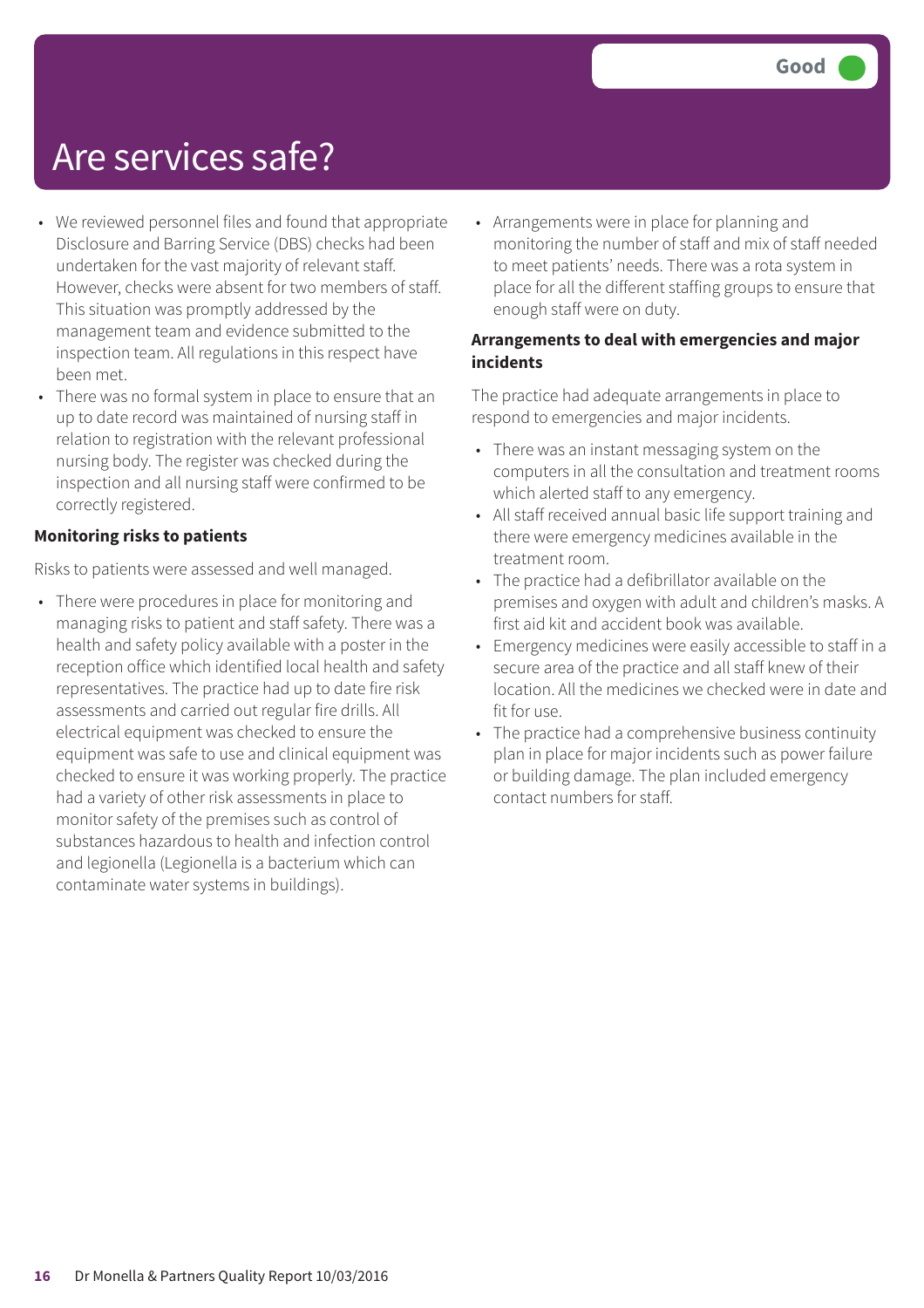## Are services effective?

(for example, treatment is effective)

## **Our findings**

The practice assessed needs and delivered care in line with relevant and current evidence based guidance and standards, including National Institute for Health and Care Excellence (NICE) best practice guidelines.

The practice had systems in place to keep all clinical staff up to date. Staff had access to guidelines from NICE and used this information to deliver care and treatment that met peoples' needs. Clinical and other alerts and guidance were received by the practice management team and disseminated to all clinical staff. The relevant clinical lead then took any action or monitoring required.

• The practice monitored that these guidelines were followed through risk assessments, audits and random sample checks of patient records.

#### **Management, monitoring and improving outcomes for people**

The practice used the information collected for the Quality and Outcomes Framework (QOF) and performance against national screening programmes to monitor outcomes for patients. (QOF is a system intended to improve the quality of general practice and reward good practice). The most recent published results were 96.9% of the total number of points available. This practice was not an outlier for any QOF (or other national) clinical targets. Data from 01/04/ 2014 to 31/03/2015 showed;

- Performance for diabetes related indicators was similar to the national average. The percentage of patents on the diabetes register, with a record of a foot examination and risk classification was 93.13% as compared to the national average of 88.3%. The percentage of patients with diabetes, on the register, whose last measured total cholesterol (measured within the preceding 12 months) was 5mmmol/l or less was 81.31% compared to the national average of 80.53%.
- The percentage of patients with hypertension having regular blood pressure tests was similar to the national average. 85.48% of patients with hypertension had, in the preceding 12 months, a blood pressure reading of 150/90mmHg or less, compared to the national average of 83.65%.
- Performance for mental health related indicators was similar to the national average 94.64% of patients

diagnosed with schizophrenia, bipolar affective disorder and other psychoses whose alcohol consumption had been recorded in the preceding 12 months compared to the national average of 89.55%. The percentage of patients diagnosed with dementia who had had their care reviewed in a face to face meeting in the last 12 months was 72.97% compared to the national average of 84.01%.

### **Clinical audits demonstrated quality improvement**.

- There had been 14 clinical audits completed in the last year, all of these were completed audits resulting in proposals being reported for post audit improvement activity which have been taken forward.
- Audits conducted had been used to improve patient outcomes. For example, frequent 999 calls were being received from patients experiencing hypoglycaemic episodes. This resulted in a hypoglycaemic pathway being developed with South East Coast Ambulance Service in January 2015 incorporating all five Surrey CCGs. The process included a notification alert to the relevant surgery and improved patient monitoring had led to a decrease in emergency calls by 50% in the first 11 months.
- Another example was an audit to identify whether or not those patients diagnosed with Gestational Diabetes Mellitus (GDM) were being appropriately followed up at their six week post-natal check. GDM is a key precipitating factor in Type two Diabetes Mellitus and therefore these patients should be monitored and provided with medical and lifestyle guidance. The first audit identified 12 patients and 13 pregnancies between 15/06/2012 and 27/12/2013 to be examined. 23% of those patients were followed up appropriately. Awareness had been improved and training needs addressed. Patients at risk were also provided with additional guidance. A second audit was conducted in September 2015, identifying seven relevant pregnancies. 100% of those patients had received the appropriate follow up care and activity.

#### **Effective staffing**

• Staff had the skills, knowledge and experience to deliver effective care and treatment. Staff had the skills, knowledge and experience to deliver effective care and treatment. Individual care plans were offered to those patients with long term debilitating conditions.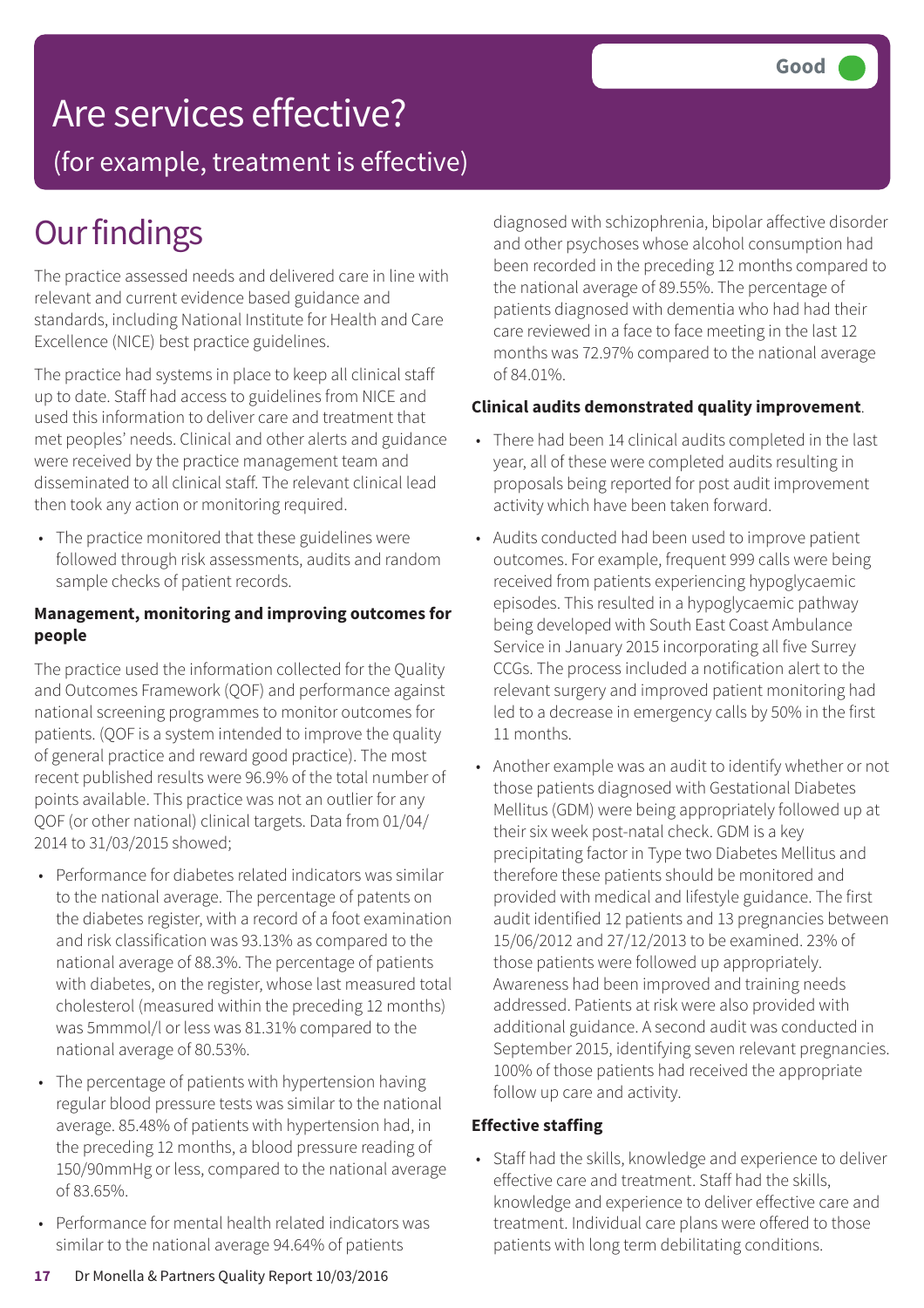### Are services effective? (for example, treatment is effective)

- The practice had an induction programme for all newly appointed staff. It covered such topics as safeguarding, fire safety, health and safety and confidentiality.
- The practice could demonstrate how they ensured role-specific training was undertaken for relevant staff for example, for those reviewing patients with long-term conditions. Staff administering vaccines and taking samples for the cervical screening programme had received specific training which had included an assessment of competence. Staff who administered vaccines could demonstrate up to date knowledge of the changes to the immunisation programmes. However, the practice management team highlighted a shortage of independent refresher training for a number of clinical skill areas and in view of this, were in the process of sourcing training to be delivered locally and offered to other GP practices.
- The learning needs of staff were identified through a system of appraisals, meetings and reviews of practice development needs. Non-clinical staff had access to appropriate training to meet their learning needs and to cover the scope of their work. This included ongoing support during sessions, one-to-one meetings, appraisals, coaching and mentoring. All staff had had an appraisal within the last 12 months. There was evidence of appraisals and personal development plans for all staff. Staff we spoke to and data obtained from the staff survey showed that 80% of staff believed that their appraisal helped them to improve, 100% felt that their work was valued and 100% felt that the appraisal system identified learning and development needs.
- All staff received training that included: safeguarding, fire procedures, basic life support and information governance awareness. Staff had access to and made use of e-learning training modules and in-house training.
- Training records were inefficient and stored in several locations. They were not always up to date. However we were able to access relevant records to complete our enquires.

### **Coordinating patient care and information sharing**

The information needed to plan and deliver care and treatment was available to relevant staff in a timely and accessible way through the practice's patient record system and their intranet system.

- This included care and risk assessments, care plans, medical records and investigation and test results. Information such as NHS patient information leaflets were also available.
- The practice shared relevant information with other services in a timely way, for example when referring patients to other services.

Staff worked together and with other health and social care services to understand and meet the range and complexity of patients' needs and to assess and plan ongoing care and treatment. This included when patients moved between services, including when they were referred, or after they were discharged from hospital. We saw evidence that multi-disciplinary team meetings took place and that care plans were routinely reviewed and updated.

#### **Consent to care and treatment**

Staff sought patients' consent to care and treatment in line with legislation and guidance.

- < >taff understood the relevant consent and decision-making requirements of legislation and guidance, including the Mental Capacity Act 2005. When providing care and treatment for children and young people, staff carried out assessments of capacity to consent in line with relevant guidance.
- Where a patient's mental capacity to consent to care or treatment was unclear the GP or practice nurse assessed the patient's capacity and, recorded the outcome of the assessment.

### **Supporting patients to live healthier lives**

The practice identified patients who may be in need of extra support.

- These included patients in the last 12 months of their lives, carers, those at risk of developing a long-term condition and those requiring advice on their diet, smoking and alcohol cessation. Patients were then signposted to the relevant service.
- The following services were available at the surgery:- Phlebotomy; Anticoagulation; NHS Health Checks; Minor Surgery and Joint injections;Family Planning; Full range of immunisations (Children, Flu, Shingles etc.);Travel clinic; Diabetic clinic; Asthma clinic; COPD clinic; Smoking Cessation; Ambulatory BP; Complex wound care including Dopplers.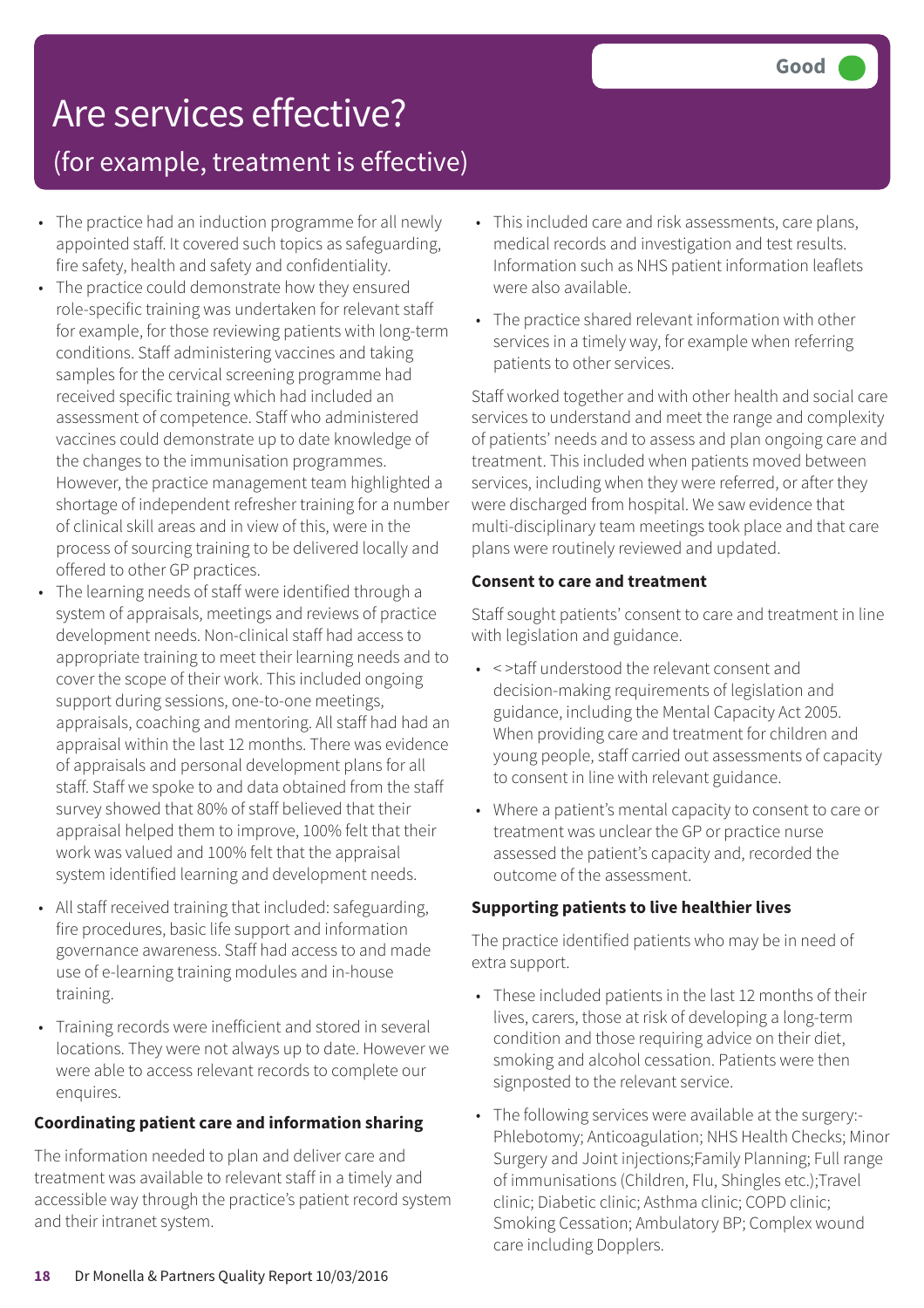## Are services effective?

### (for example, treatment is effective)

- The practice's uptake for the cervical screening programme was 81.43%, which was comparable to the national average of 81.83%.
- Childhood immunisation rates for the vaccinations given were comparable to Clinical Commissioning Group (CCG) averages. For example, childhood immunisation rates for the vaccinations given to under two year olds ranged from 74.3% to 87.9% compared to the CCG average of 75.1 % to 87.5% and five year olds from 4.0% to 82.2% compared to the CCG average of 3.0% to 84.4%.
- Flu vaccination rates for the over 65s were 72.07%, and at risk groups 58.13%. These were also comparable the national averages of 73.24% and 44.82% respectively.
- Patients had access to appropriate health assessments and checks. These included health checks for new patients and a Health Promotion Clinic offering a variety of health checks and monitoring including weight management. Appropriate follow-ups for the outcomes of health assessments and checks were made, where abnormalities or risk factors were identified.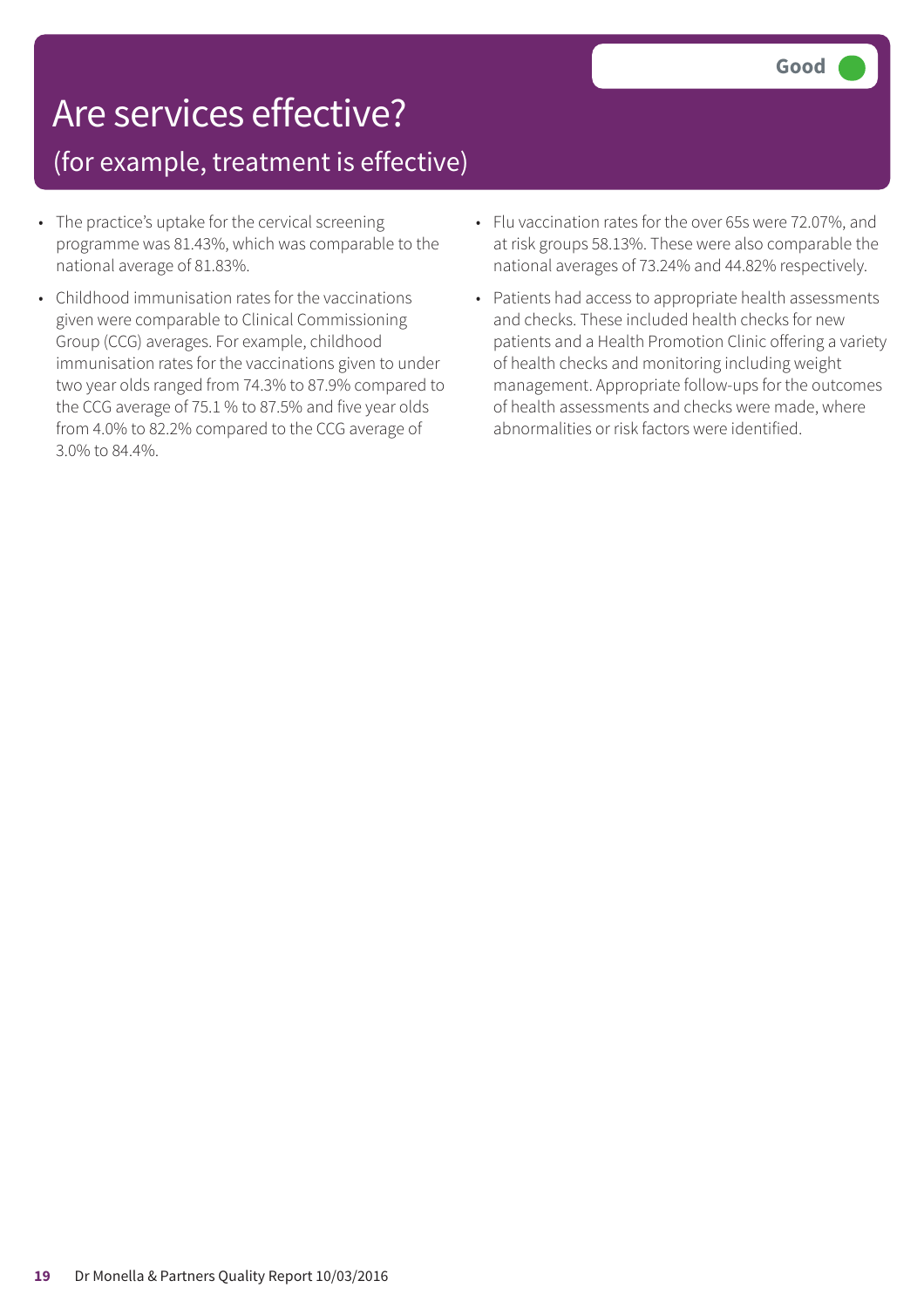# Are services caring?

## **Our findings**

.

#### **Kindness, dignity, respect and compassion**

We observed a strong, visible, patient-centred culture and high level of community engagement. Staff we spoke to were highly motivated and inspired to offer care that was kind and promoted people's dignity.

Staff recognised and respected the totality of people's needs. They always took people's

personal, cultural, social and religious needs into account. We observed members of staff were courteous and very helpful to patients and treated them with dignity and respect.

- Curtains were provided in consulting rooms to maintain patients' privacy and dignity during examinations, investigations and treatments.
- We noted that consultation and treatment room doors were closed during consultations; conversations taking place in these rooms could not be overheard.
- Reception staff knew when patients wanted to discuss sensitive issues or appeared distressed they could offer them a private room to discuss their needs.

Improving and/or maintaining quality of life was seen as a key element of a patient's wellbeing and health and a patients emotional and social needs were viewed as being as important as their physical needs. This culture extended into the wider community and the practice engaged in and supported numerous community organisations and projects. In particular, these organisations supported people with disabilities, the bereaved, those with psychological illness and long-term conditions.

Community organisations were regularly invited into the practice to meet the clinical and non-clinical teams in order to educate staff and promote their services. They were also, where appropriate, offered the opportunity to set up information 'pop-up' style events in the practice where direct engagement with patients could be facilitated. There was a referral system in place for many of the community organisations.

The practice had an identified member of the team as a Carer's champion. This member of staff coordinated the

registering of carers and provided relevant information and signposting to those patients. The practice had identified 167 adult patients with caring responsibilities and nine young carers.

The practice was extremely proactive in supporting carers and had the highest referral rate and uptake of the Carer Grant in Surrey. This lead to unused funds from other practices being diverted to the practice to provide additional support to those in need. The practice had an original allocation of 20 grants during the last financial year which was increased by 25% to 25 following the diversion of funds due to their proactivity in relation to this programme.We also observed that staff were highly motivated and inspired to offer kind and compassionate care and worked to overcome obstacles to achieving this. They were fully committed to working in partnership with patients and other agencies to achieve the highest standard of care. We also heard of many acts of kindness by members of staff in their own time, which supported patients to receive the high quality of physical and emotional care and support that the practice continually strove to achieve. For example:

• Staff members told us of numerous occasions when they had visited a patient in their home on their own way home and therefore in their own time to deliver medicines or change dressings, when that patient had been unable to attend the surgery.

The level of community engagement and caring culture demonstrated at this practice has had many benefits. Examples included:

- The staff at the practice held a fundraising event at one of the flu clinics. The money raised was used to provide much needed equipment for a young patient.
- One member of the reception team identified that some newly diagnosed patients were struggling to cope emotionally with their evolving situation. That member of staff researched the patient list and initiated a small support group

All of the 27 patient Care Quality Commission comment cards we received were positive about the service experienced. Patients said they felt the practice offered an excellent service and staff were helpful, caring and treated them with dignity and respect. Patients commented that they were treated with the utmost respect" and that nothing was too much trouble for the staff. One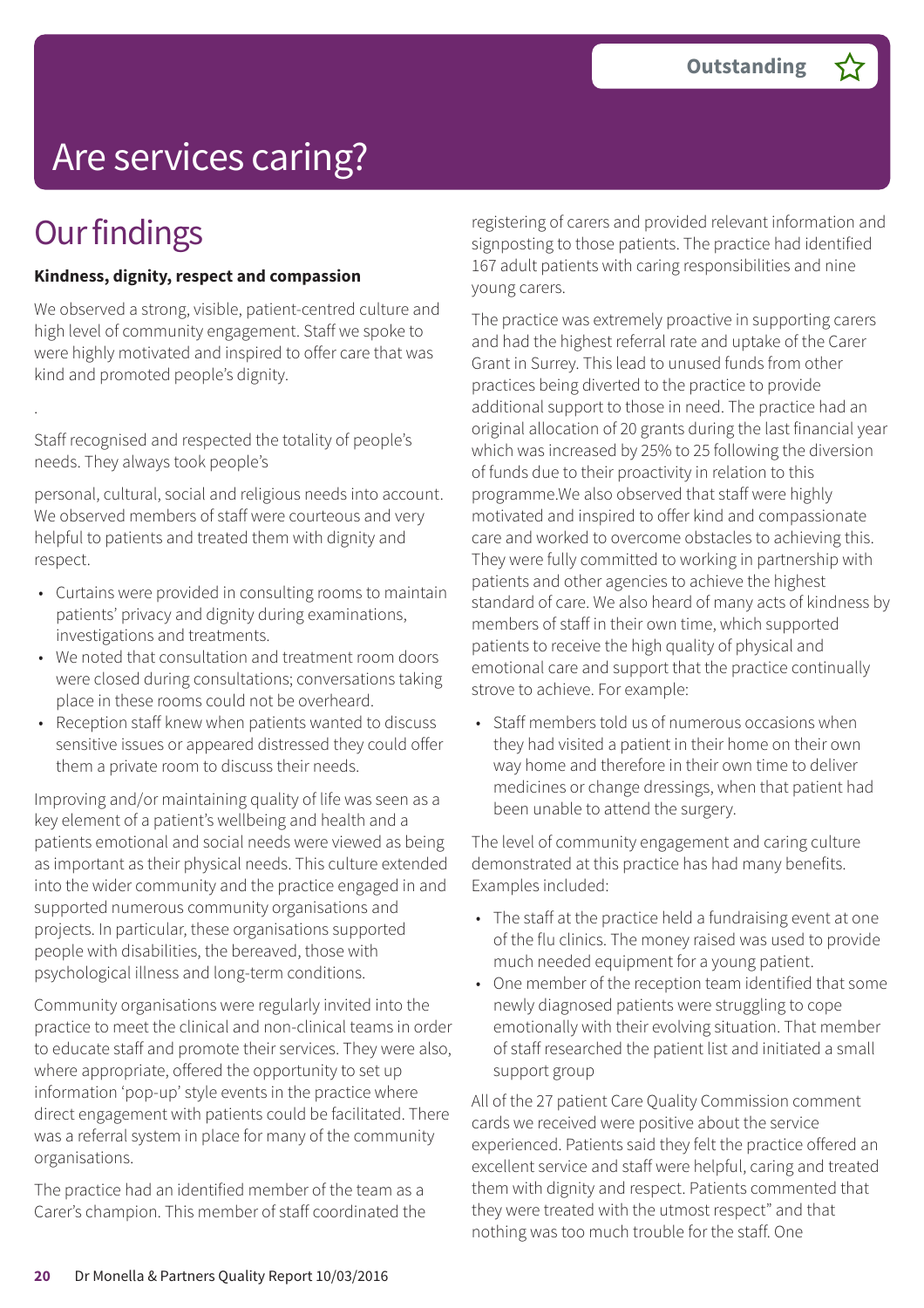## Are services caring?

commented that "the GP's always go the extra mile. The reception team were described as polite, helpful and professional. The staff were viewed as compassionate and caring.

We spoke with one member of the patient participation group. They also told us they were very satisfied with the care provided by the practice and said their dignity and privacy was respected. Comment cards highlighted that staff responded compassionately when they needed help and provided support when required.

Results from the national GP patient survey showed patients felt they were treated with compassion, dignity and respect. The practice was above average for its satisfaction scores on consultations with GPs and nurses. For example:

- 94.8% said the GP was good at listening to them compared to the CCG average of 90.7% and national average of 88.6%.
- 89% said the GP gave them enough time (CCG average 88.2%, national average 86.6%).
- 93.1% said they had confidence and trust in the last GP they saw (CCG average 96.5%, national average 95.2%)
- 91.3% said the last GP they spoke to was good at treating them with care and concern (CCG average 87.5%, national average 85.1%).
- 96.8% said the last nurse they spoke to was good at treating them with care and concern (CCG average 90.8%, national average 90.4%).
- 85.2% said they found the receptionists at the practice helpful (CCG average 83.6%, national average 86.8%)

#### **Care planning and involvement in decisions about care and treatment**

Patients told us they felt involved in decision making about the care and treatment they received. They also told us they felt listened to and supported by staff and had sufficient time during consultations to make an informed decision about the choice of treatment available to them.

Patient feedback on the comment cards we received was also positive and aligned with these views. One patient commented that the GP was professional and attentive and provided relevant printed information. Another commented that their dignity was maintained and they felt listened to.

Results from the national GP patient survey showed patients responded positively to questions about their involvement in planning and making decisions about their care and treatment. Results were in line with local and national averages. For example:

- 87.8% said the last GP they saw was good at explaining tests and treatments compared to the CCG average of 87.3% and national average of 86%.
- 84.7% said the last GP they saw was good at involving them in decisions about their care (CCG average 83.1%, national average 81.4%)
- 91% said the last nurse they saw was good at involving them in decisions about their care (CCG average 83.4%, national average 84.8%)

Staff told us that translation services were available for patients who did not have English as a first language. We saw notices in the reception areas informing patients this service was available.

#### **Patient and carer support to cope emotionally with care and treatment**

Notices in the patient waiting room told patients how to access a number of support groups and organisations.

The practice's computer system alerted GPs if a patient was also a carer. Written information was available to direct carers to the various avenues of support available to them. This was in the form of a Carers Pack. The practice had identified a member of the team to co-ordinate support for carers and the practice produced a carer's newsletter three times a year which was distributed to all patients who registered as a carer.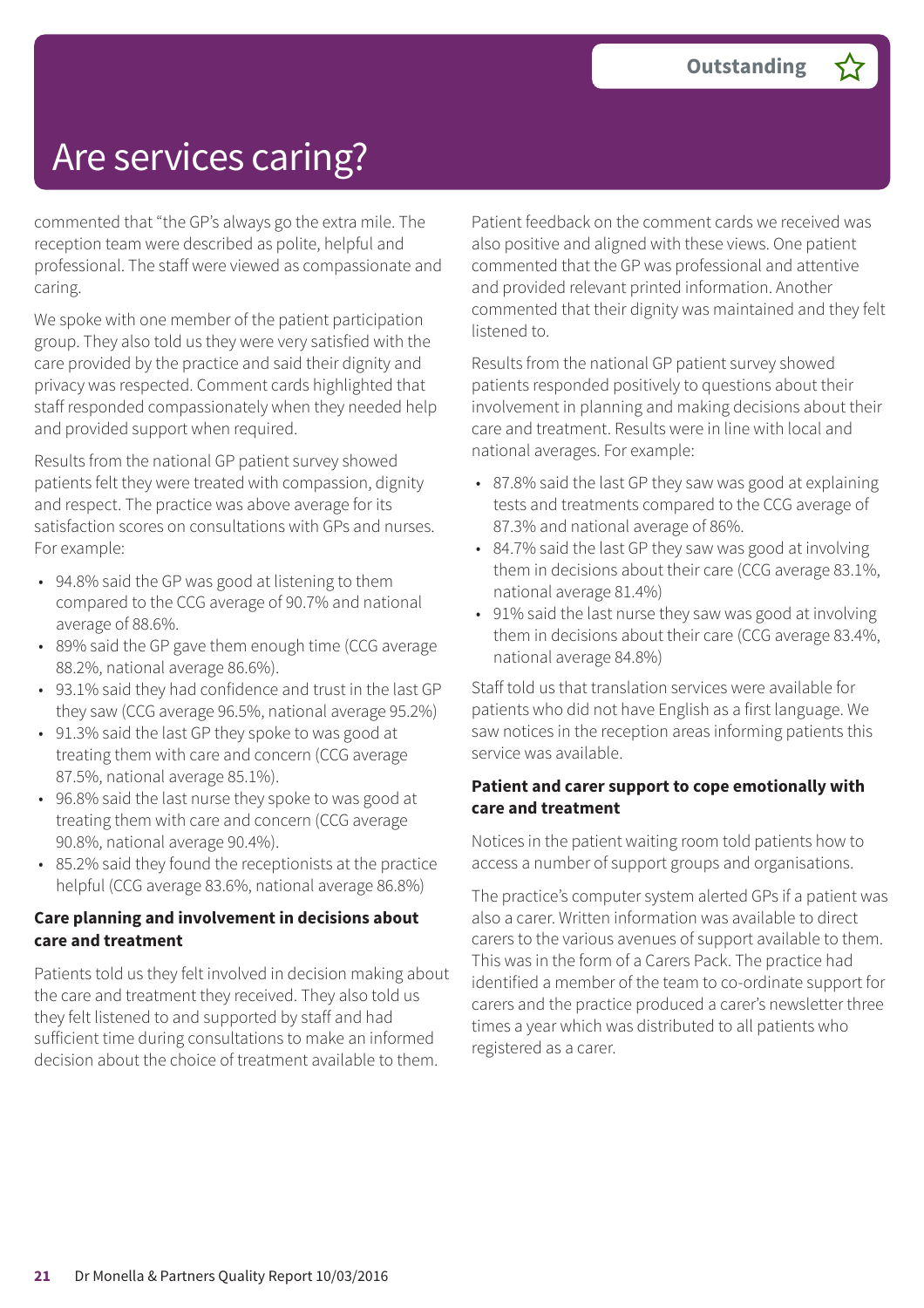# Are services responsive to people's needs?

(for example, to feedback?)

## **Our findings**

### **Responding to and meeting people's needs**

The practice reviewed the needs of its local population and engaged with the NHS England Area Team and Clinical Commissioning Group (CCG) to secure improvements to services where these were identified.

The practice was proactive in identifying and meeting the needs of their patients.

- The patients survey indicated a positive response to the introduction of telephone appointments. The practice responded by increasing the capacity of this popular service by 10%.
- The patients survey also indicated a need to increase the availability of phlebotomy. The practice responded by employing an additional phlebotomist to meet this need.
- The practice offered a 'Commuter's Clinic' on a Tuesday and Wednesday evening until 8.00pm for working patients who could not attend during normal opening hours.
- There were longer appointments available for patients with a learning disability, mental health concerns and complex needs.
- Home visits were available for older patients and patients who would benefit from these.
- Same day appointments were available for children and those with serious medical conditions. There were disabled facilities, a hearing loop and translation services available.
- There was a separate notice board containing useful information situated in the waiting areas allocated to each of the following patient groups: Working People; Long-term health conditions, Children and Young People, Mental Health and Carers. The practice held a register of 167 adult carers and nine young carers.
- The practice engaged with the Community Garden Project, a social horticultural project for those experiencing isolation, bereavement or recovery from psychological or physical ill health. A member of the practice staff volunteered at this project and patients were actively referred.
- The practice engaged with an organisation designed to support patients and families following a Stroke. This

group was set up by a patient and his or her family to deliver arts, crafts, excursions and other activities for members. Patients were referred to this group for support following a Stroke

- Foodbank The practice was a hub for the Dorking Food bank. The GPs had been allocated vouchers to give to patients of the practice they identified as being in crisis. The vouchers could be exchanged for three days of emergency food from the bank. The practice also acted as a depository for donations and we saw evidence that the practice had collected 257kg of food since June 2015, which had supported 500 local families in crisis.
- The practice engaged with a community organisation focussed on providing physical and mental activities and learning for older people. Members of this group were invited to practice meetings to educate GPs in relation to what they could offer older people and patients were pro-actively encouraged to join.
- The practice had a system in place to register patients who were homeless. Staff informed us that it was the only practice locally to offer this service. Staff also informed us that one of the GPs regularly visited a local site where homeless persons gathered to talk and encourage them to come forward for health checks and care. One homeless person, who had previously refused to engage with any of the statutory organisations, had since attended the practice and was now in receipt of foodbank vouchers.
- The practice supported a locally based parent support group for parents of children on the autistic spectrum. They held monthly meetings and offered emotional support as well as a confidential parent forum. Members of the group attended and presented their work at clinical and Multi-disciplinary meetings. They were also invited by the practice to be present during children's clinics to offer advice and support to any family requiring it. The practice had referred a number of families to this group and this had had a positive impact upon those families.
- The practice also supported a local mental health project called 'Art Matters', by showing the work of its members on the practice premises.

#### **Access to the service**

The practice was open between 8am and 6.30pm Monday to Friday. Appointments were from 8am to 12pm every morning and 2pm to 6.30 daily. Extended surgery hours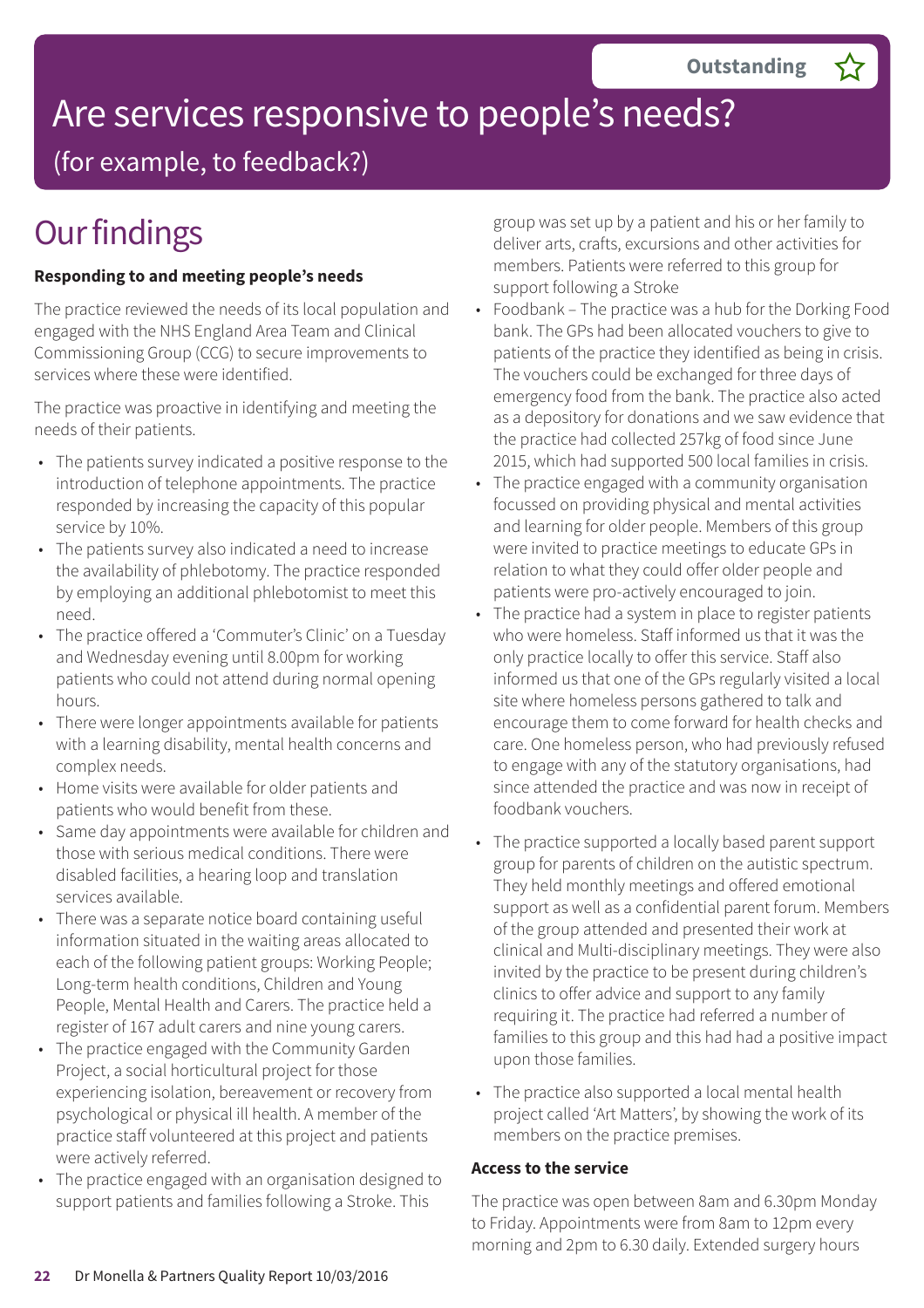# Are services responsive to people's needs?

### (for example, to feedback?)

were offered at the following times on 6.30pm to 8pm on Tuesdays and Wednesdays. In addition to pre-bookable appointments that could be booked up to four weeks in advance, urgent and telephone appointments were also available for people that needed them.

Results from the national GP patient survey showed that patient's satisfaction with how they could access care and treatment was comparable to local and national averages.

- 86.6% of patients were satisfied with the practice's opening hours compared to the CCG average of 67.4% and national average of 73.8%.
- 83.9% of patients said they could get through easily to the surgery by phone (CCG average 67.5%, national average 73.3%).
- 85.2% of patients said they found the receptionists at the practice to be helpful (CCG average 83.6%, national average 86.8%).
- 92.8% of patients stated that the last appointment they made was convenient (CCG average 89.8%, national average 91.8%.

People told us on the day of the inspection that they were able to get appointments when they needed them.

#### **Listening and learning from concerns and complaints**

The practice had an effective system in place for handling complaints and concerns.

- Its complaints policy and procedures were in line with recognised guidance and contractual obligations for GPs in England.
- There was a designated responsible person who handled all complaints in the practice.
- We saw that information was readily available to help patients understand the complaints system. We saw information in the reception area and on the website in relation to the practice complaints procedure and other avenues for making a complaint.

We looked at the seven complaints received during the last 12 month reporting period. We also looked at the system for managing complaints. We found that complaints were recorded appropriately and managed within the timescales as set out in the practice policy. There was a clear process to ensure that learning was disseminated to relevant staff members and all complaints were the subject of discussion at multidisciplinary meetings which were minuted. One complaint was found to be completely upheld, five partially upheld and one not upheld. Appropriate action was taken and recorded to prevent any reoccurrence. For example, a complaint in relation to delayed administration processes led to the practice funding additional typing hours and closer monitoring of those administration processes.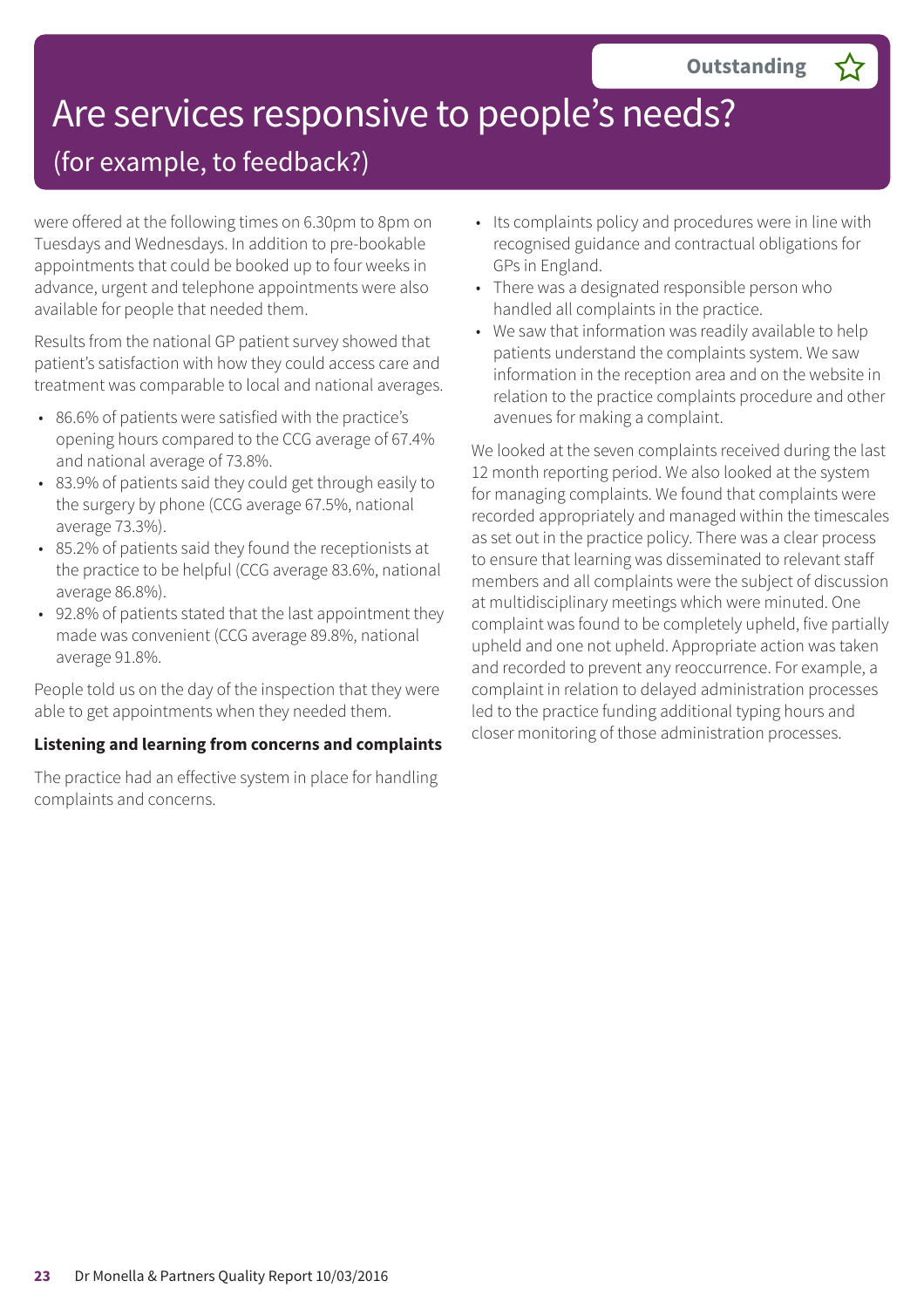### Are services well-led?

(for example, are they well-managed and do senior leaders listen, learn and take appropriate action)

## **Our findings**

### **Vision and strategy**

The practice had a clear vision to deliver high quality care and promote good outcomes for patients. There was a systematic approach to working closely with other organisations to improve care outcomes, tackle health inequalities and obtain best value for money.

- The practice had a mission statement which was displayed in the waiting areas and staff knew and understood the values. It was also available on the practice website.
- The practice had a robust strategy and supporting business plans which reflected the vision and values and were regularly monitored.

#### **Governance arrangements**

The practice had an overarching governance framework which supported the delivery of the strategy and good quality care. This outlined the structures and procedures in place and ensured that:

- There was a clear staffing structure and that staff were aware of their own roles and responsibilities.
- Practice specific policies were implemented and were available and accessible to all staff via the practice intranet. However, whilst all policies noted a review date, some documents did not have an initiated date or version control.
- A programme of continuous clinical and internal audit which was used to monitor quality and to make improvements.
- There were robust arrangements for identifying, recording and managing risks, issues and implementing mitigating actions.

#### **Leadership and culture**

The leaders at the practice demonstrated an inspired, shared purpose, to strive to deliver and motivate staff to succeed. The partners and the management team in the practice had the experience, capacity and capability to run the practice and ensure high quality care. They prioritised safe, high quality and compassionate care. The partners were visible in the practice and staff told us they were approachable and always took the time to listen to all members of staff. Staff we spoke to stated that they felt very supported by the management team at the practice. There was strong collaboration and support between all staff and a common focus on improving quality of care and quality of life for all patients.

Retention of staff at this practice was clearly not a challenge and many staff members had been working at the practice for a long period of time. There were high levels of staff satisfaction. The staff were proud of the organisation as a place to work and spoke very highly of the culture and management. All staff were actively encouraged to raise concerns and make suggestions.

Morale was clearly high and we observed the team to be dedicated and enthusiastic about their work. One member of staff that we spoke to stated that they looked forward to coming back to work following a period of leave.

The provider was aware of and complied with the requirements of the Duty of Candour. The partners encouraged a culture of openness and honesty. The practice had systems in place for knowing about notifiable safety incidents

When there were unexpected or unintended safety incidents:

- The practice gave affected people reasonable support, truthful information and a verbal and written apology
- They kept written records of verbal interactions as well as written correspondence.

There was a clear leadership structure in place and staff felt supported by management.

- Staff told us the practice held regular team meetings. Some meetings were multidisciplinary and others were dedicated to either the clinical team or the administrative team. We saw evidence that efficient communication between all staff at the practice was a key element of the practice culture.
- Staff told us there was an open culture within the practice and they had the opportunity to raise any issues at team meetings and felt confident in doing so and felt supported if they did.
- Staff said they felt respected, valued and supported, particularly by the management in the practice. All staff were involved in discussions about how to run and develop the practice, and the partners encouraged all members of staff to identify opportunities to improve the service delivered by the practice.The practice